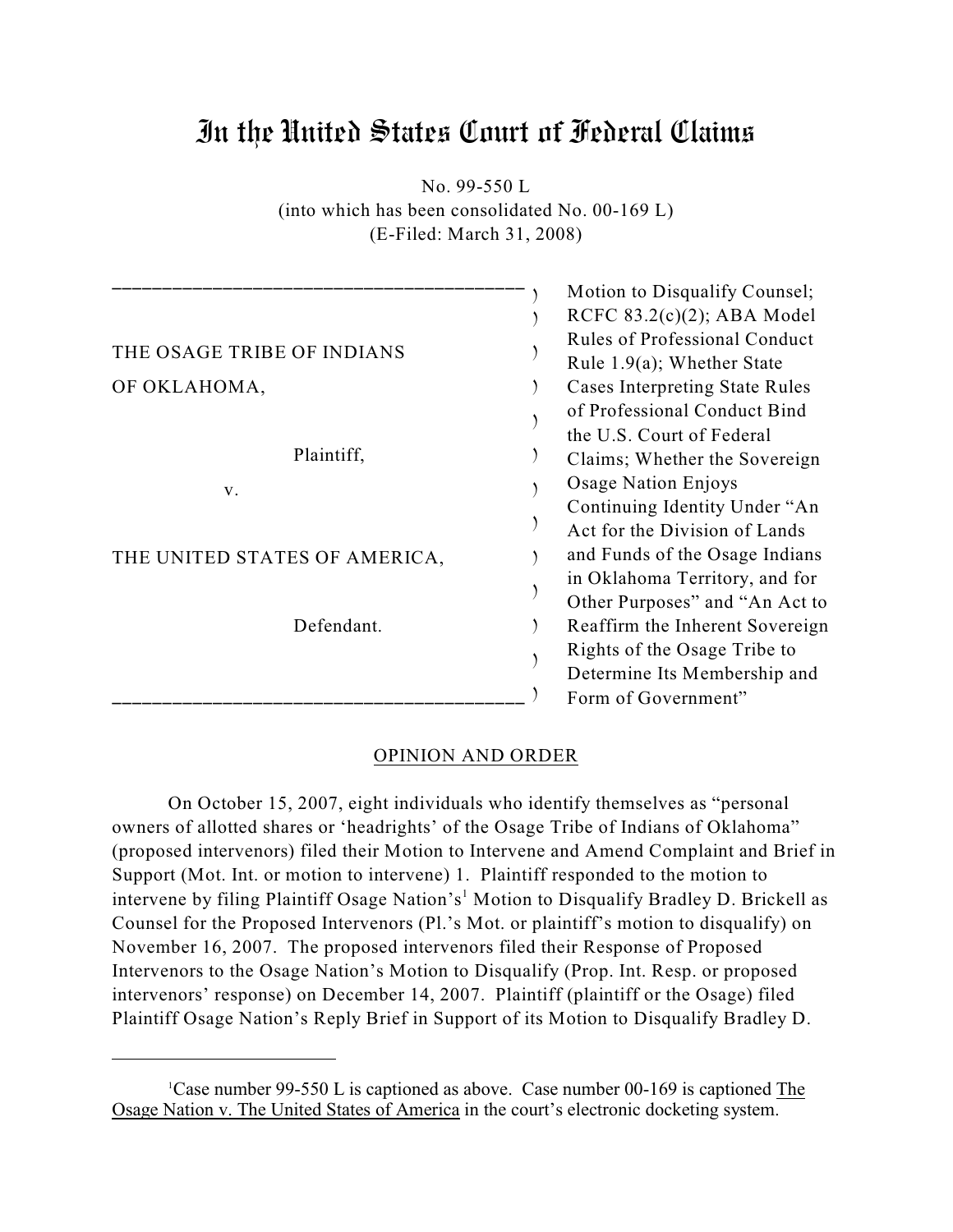Brickell as Counsel for the Proposed Intervenors (Pl.'s Reply or plaintiff's reply) on December 21, 2007. The court held a telephonic status conference with the parties on January 4, 2008 at which Mr. Brickell requested and was, by Order of January 4, 2008, granted an opportunity to provide further briefing. See Transcript of Jan. 4, 2008; Order of Jan. 4, 2008. The proposed intervenors filed their additional briefing on January 18, 2008 (Prop. Int. Add'l Br. or Proposed Intervenors' Additional Briefing) to which plaintiffs replied on January 25, 2008 (Pl.'s Add'l Br.). For the following reasons, plaintiff's motion to disqualify is GRANTED.

#### I. Background

Bradley D. Brickell previously represented plaintiff in both of the cases now consolidated in this case. Mr. Brickell filed the complaint for case number 99-550 L on August 2, 1999 and the complaint for case number 00-169 L on March 31, 2000.<sup>2</sup> See Case No. 99-550 L, Complaint and Case No. 00-169 L, Complaint.

On May 16, 2003, Wilson K. Pipestem became counsel for the Osage Nation in case number 99-550 L. This court terminated Mr. Brickell as counsel of record in case number 00-169 L on April 23, 2003 by granting a motion to substitute Mr. Pipestem for Mr. Brickell. Order of Apr. 23, 2003, 1. A similar motion was filed in case number 99- 550 L and granted by Judge Williams on May 16, 2003. Case No. 99-550 L, Motion to Substitute Attorney William [sic] K. Pipestem in Place of Bradley Dean Brickell; Order of May 16, 2003.

On July 1, 2003, Mr. Brickell filed a motion in case number 00-169 L on behalf of six individual headright owners seeking leave to appear as amicus curiae and to file a brief on the pending motion to dismiss. Case No. 00-169 L, Motion for Leave to File Memorandum Brief Amicus Curiae (filed July 1, 2003). The Osage Nation opposed the motion. See Case No. 00-169 L, Plaintiff Osage Tribe's Opposition to Motion of Individual Osage to File Memorandum Brief Amicus Curiae (filed July 21, 2003). The

<sup>&</sup>lt;sup>2</sup>Prior to consolidation on May 5, 2000, see Case No. 99-550, Docket No. 12, Order of May 5, 2000, these cases have been assigned at different times to several judges. As to case number 99-550 L, the case was assigned to Judge John P. Wiese on August 2, 1999, Notice of Assignment, Docket No. 2, to Judge Mary Ellen Coster Williams on August 15, 2003, Order Reassigning Case, Docket No. 46, and to Judge Emily C. Hewitt on September 2, 2005, Order of Reassignment, Docket No. 90. As to case number 00-169 L, the case was assigned to Judge James T. Turner on March 31, 2000, Notice of Assignment, Docket No. 2, to Judge Wiese on May 4, 2000, Notice of Reassignment, Docket No. 4, to Judge Turner on September 15, 2000, Notice of Reassignment, Docket No. 7, and to Judge Hewitt on May 1, 2002, Notice of Reassignment, Docket No. 39.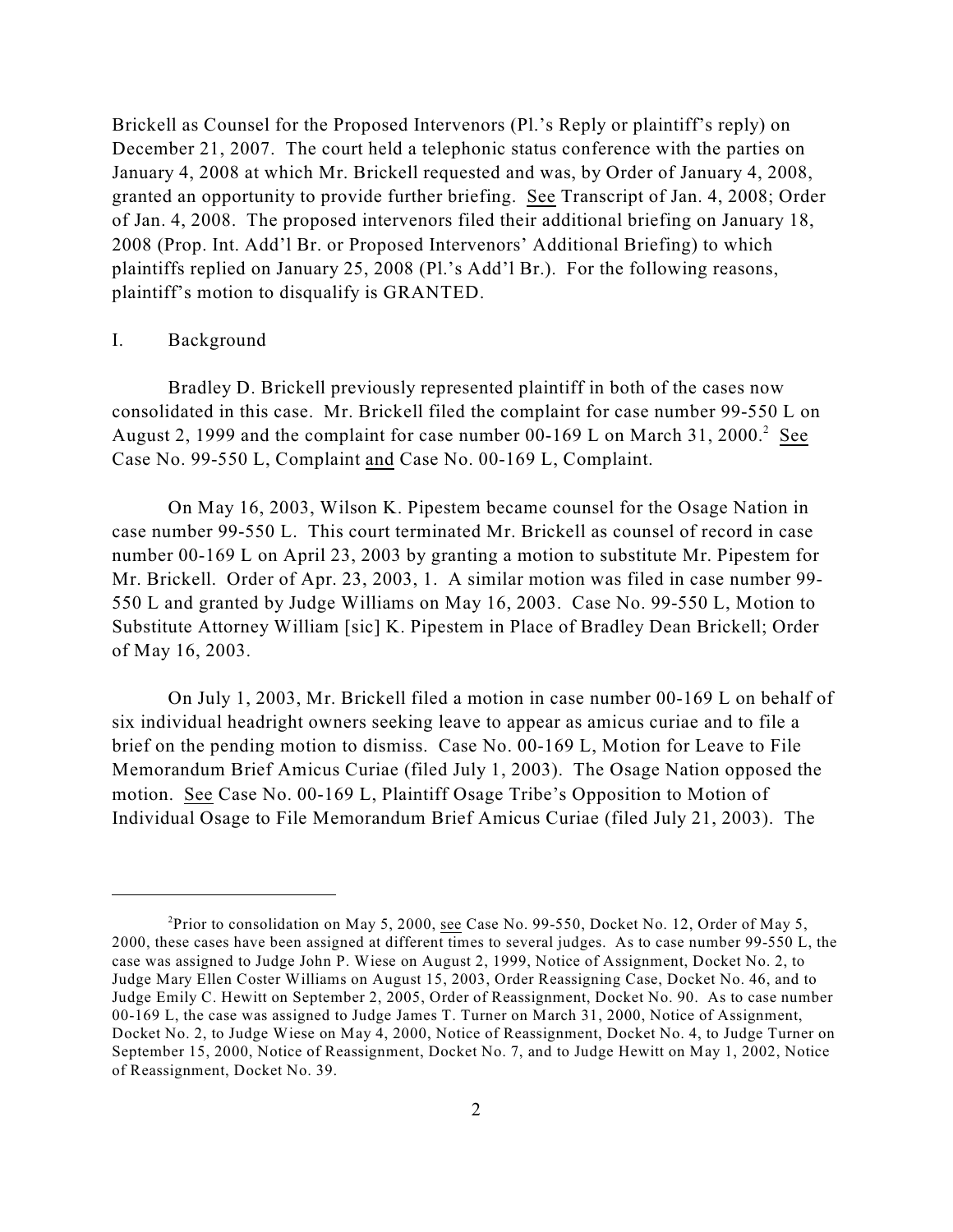court declared the amicus motion moot in light of its decision to deny the motion to dismiss. Case No. 00-169 L, Order of July 28, 2003.

Mr. Brickell then submitted a motion to seal a letter to Chief Gray, Motion to Place Exhibit Under Seal, which he signed as "Attorney for Proposed Amicus Curiae," Case No. 00-169 L, Motion for Leave to file Memorandum Brief Amicus Curiae 2, a motion which the Osage opposed. Plaintiff Osage Tribe's Response to Former Counsel's Motion to Place Exhibit Under Seal. The court, noting that "former counsel is not an attorney of record in the case," denied the motion to seal and stated that "[f]ormer counsel shall not file additional briefing in this case unless first granted amicus curiae status in this case or unless requested by the court." Case No. 00-169 L, Order of Aug. 27, 2003,  $1<sup>3</sup>$ 

Mr. Brickell filed the proposed intervenors' motion to intervene on October 15, 2007.<sup>4</sup> Plaintiff filed its motion to disqualify in response. This Opinion and Order reviews the briefing submitted by plaintiff's counsel and Mr. Brickell. For the following reasons, plaintiff's motion to disqualify Mr. Brickell is GRANTED.

## II. Discussion

#### A. Legal Standards

The Code of Responsibility that governs this court is the American Bar Association Model Rules of Professional Conduct (ABA Model Rules). Rules of the Court of Federal Claims (RCFC)  $83.2(c)(2)$ .<sup>5</sup> ABA Model Rule 1.9(a) provides that "[a] lawyer who has formerly represented a client in a matter shall not thereafter represent another person in the same or a substantially related matter in which that person's interests are materially adverse to the interests of the former client unless the former client gives informed consent, confirmed in writing." ABA Model Rule 1.9(a). ABA Model Rule 1.9(a) contains several elements, including the following: the rule applies to 1) a lawyer who once had an attorney-client relationship with a former client; 2) to

<sup>&</sup>lt;sup>3</sup>The court does not here examine the question whether Mr. Brickell is in violation of the court's Order of August 27, 2003 in his filing of the papers which prompted plaintiff's motion to disqualify.

<sup>&</sup>lt;sup>4</sup>Briefing on the motion to intervene has been stayed pending resolution of the motion to disqualify. See Order of Nov. 29, 2007.

 $5$ The ABA Model Rules are substantially similar to the provision of § 132 of the Restatement (Third) of Law Governing Lawyers: "a lawyer who has represented a client in a matter may not thereafter represent another client in the same or substantially related matter in which the interests of the former client are materially adverse" absent consent. Restatement (Third) of Law Governing Lawyers § 132 (2000).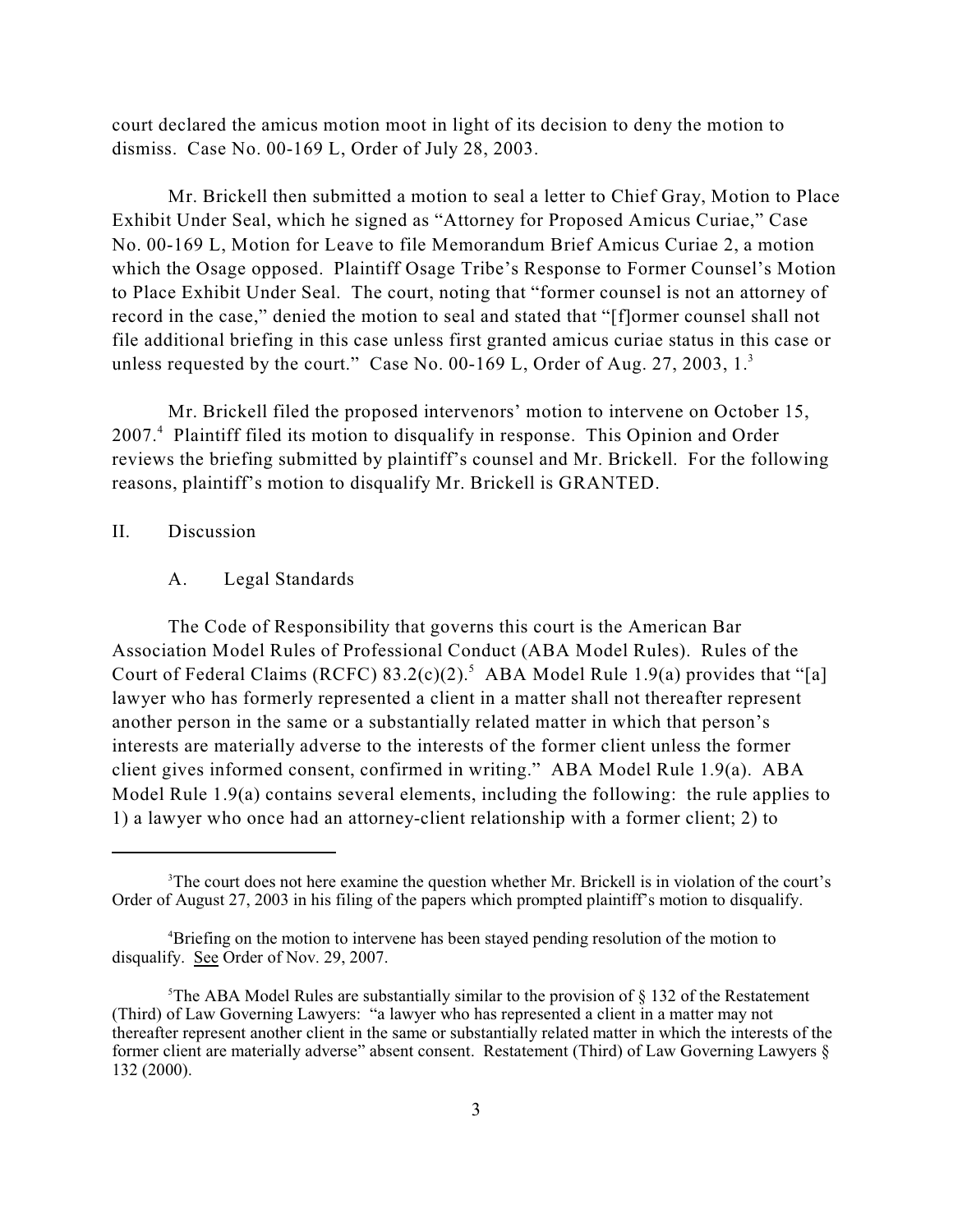prohibit representation in the same or substantially related matter when; 3) there is material adversity between the interests of the former and current clients; unless 4) the former client "gives informed consent, confirmed in writing." Id.

Several courts, including two federal appellate courts, have addressed ABA Model Rule 1.9(a) in their rulings. In Cole v. Ruidoso Municipal Schools (Cole), 43 F.3d 1373 (10th Cir. 1994), the Tenth Circuit set out a three-pronged test for determining whether a lawyer has violated ABA Model Rule 1.9(a), which appears to the court to follow closely the terms of the rule:

A party seeking to disqualify opposing counsel on the ground of a former representation must establish that: (1) an actual attorney-client relationship existed between the moving party and the opposing counsel; (2) the present litigation involves a matter that is 'substantially related' to the subject of the movant's prior representation; and (3) the interests of the opposing counsel's present client are materially adverse to the movant.

Cole, 43 F.3d at 1384 (citations omitted). <sup>6</sup> The court understands the omission of a reference to "the same matter," as stated in the rule, to be the use of the shorthand because "the same . . . matter" could be viewed as subsumed in the category of "substantially related matter."

The Supreme Court of New Hampshire articulated a test, one that includes four prongs and highlights the requirement addressed in ABA Model rule 1.9(a) - that the moving party did not grant informed consent to its former attorney:

First, there must have been a valid attorney-client relationship between the attorney and the former client. Second, the interests of the present and

 ${}^6$ The Fifth Circuit has articulated a similar test, one the court refers to as "the 'substantial" relationship' test," In re American Airlines, Inc., 972 F.2d 605, 614 (1992), containing two prongs:

A party seeking to disqualify opposing counsel on the ground of a former representation must establish two elements: (1) an actual attorney-client relationship between the moving party and the attorney he seeks to disqualify and (2) a substantial relationship between the subject matter of the former and present representations.

In re American Airlines, Inc., 972 F.2d at 614 (citations omitted). The court, for reasons of completeness, prefers the articulation in Cole v. Ruidoso Municipal Schools (Cole), 43 F.3d 1373, 1384 (10th Cir. 1994) and Sullivan County Regional Refuse Disposal District v. Town of Acworth (Sullivan), 686 A.2d 755, 757 (N.H. 1996).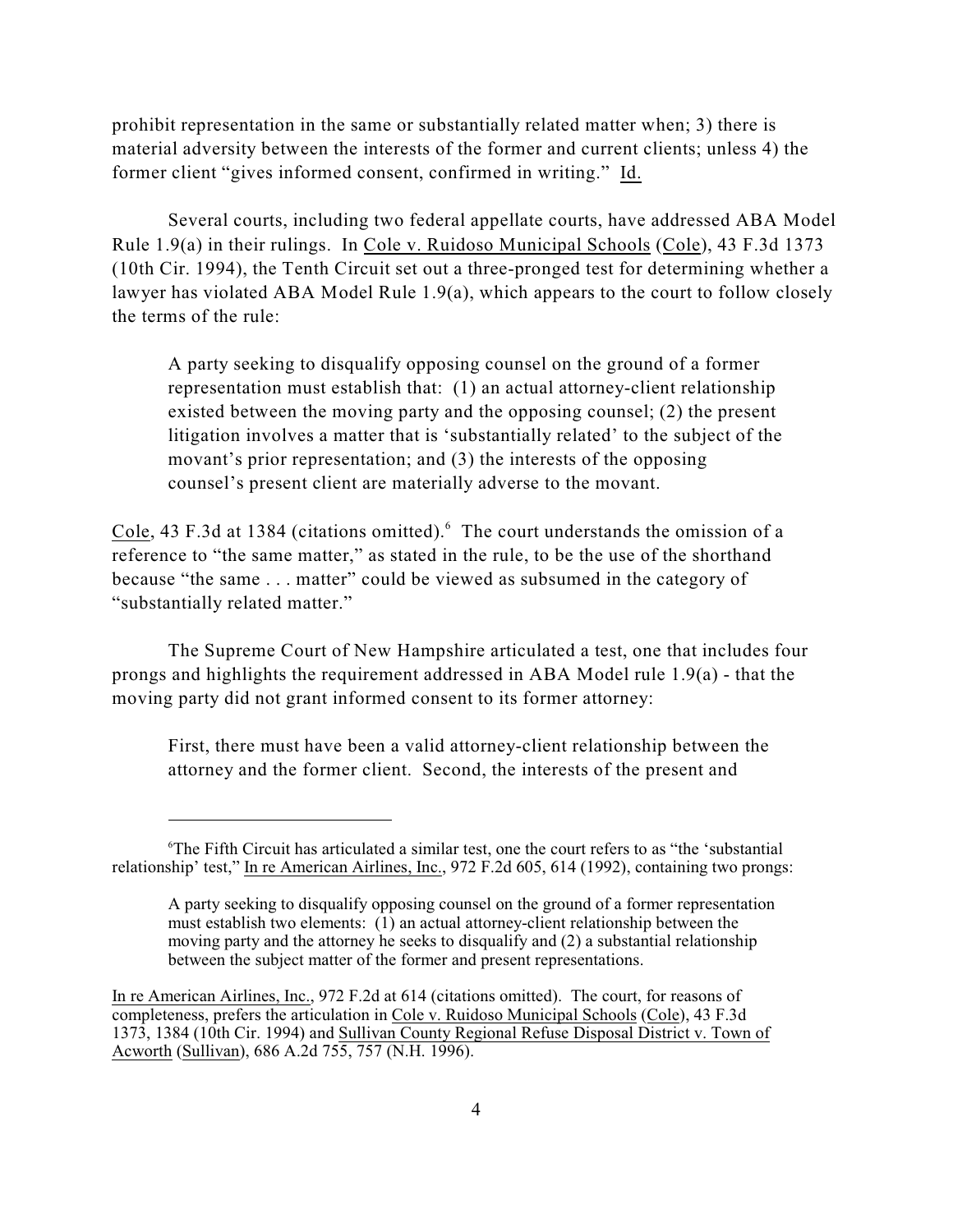former clients must be materially adverse. Third, the former client must not have consented, in an informed manner, to the new representation. Finally, the current matter and the former matter must be the same or substantially related.

Sullivan County Reg'l Refuse Disposal Dist. v. Town of Acworth (Sullivan), 686 A.2d 755, 757 (N.H. 1996) (citations omitted). Consent is not an issue in this case. There is no consent. The case turns on the other elements in ABA Model Rule 1.9(a).

B. Whether There Was a Valid Attorney-Client Relationship Between the Attorney and Former Client

The first prong of the test requires the court to determine whether there was a valid attorney-client relationship between the attorney and former client. ABA Model Rule 1.9(a); see Cole, 43 F.3d at 1384; Sullivan, 686 A.2d at 757. It is undisputed that Mr. Brickell was counsel of record in case number 99-550 L, which, on its face, might appear to put beyond dispute that he "has formerly represented a client in a matter [and] shall not thereafter represent another person in the same or a substantially related matter." See ABA Model Rule 1.9(a). However, Mr. Brickell asserts that, because of changes to the Osage Nation's constitution in 2006, the Osage Nation that he represented previously is not the same as the one currently represented by plaintiff's counsel. Prop. Int. Resp. 1. Proposed Intervenors argue that "[t]he current [p]laintiff, the Osage Nation, is the reorganized form of government pursuant to the new 'constitution' of the Osage[,] which became operative in 2006" and that "[t]his new form of government is not the representative body of the ultimate beneficiaries of this case, the 'closed roll' tribe of Osage pursuant to the Act of 1906." Id. Plaintiff claims that "[t]here is no question that this is the 'same . . . matter' in which Mr. Brickell had an attorney-client relationship with the Osage Nation" because "Mr. Brickell was counsel of record for the Osage Nation in both [cases] No. 99-550 [L] and No. 00-169 [L] from inception through the spring of 2003." Pl.'s Mot. 7. Plaintiff further replies that the Osage's "2006 Constitution did not create a 'new' Osage Nation that is inconsistent with the 1906 Act and outside federal law," Pl.'s Reply 5, but that the constitution reflects sovereign authority of the Osage Nation "to expand its membership and change its government in 2006 without . . . creating an entirely new entity," id.

The United States Constitution recognizes Indian tribes as sovereign governments. Article I, § 8 of the Constitution gives Congress the power "[t]o regulate Commerce with foreign Nations, and among the several States, and with the Indian Tribes." U.S. Const. art. I, § 8, cl. 3. The Supreme Court of the United States has held that "Indian tribes are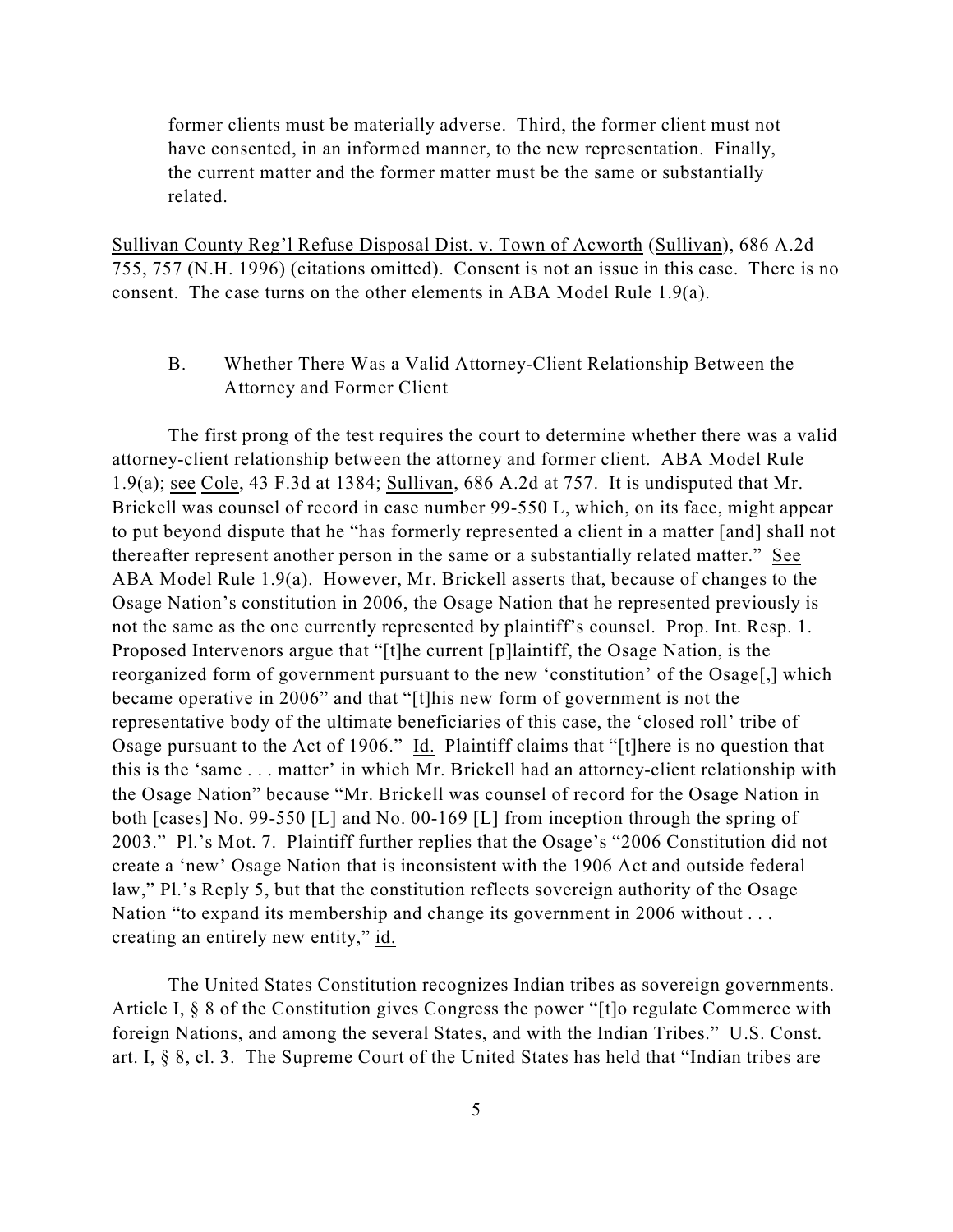unique aggregations possessing attributes of sovereignty over both their members and their territory." United States v. Mazurie, 419 U.S. 544, 557 (1975) (citing Worcester v. Georgia, 31 U.S. 515, 557 (1832)). The Supreme Court further described the sovereignty of Indian tribes by stating that "Indian tribes still possess those aspects of sovereignty not withdrawn by treaty or statute, or by implication as a necessary result of their dependent status." United States v. Wheeler, 435 U.S. 313, 323 (1978).

Congress first enacted legislation specific to the Osage Nation in 1906 by passing "An Act for the Division of Lands and Funds of the Osage Indians in Oklahoma Territory, and for Other Purposes" (1906 Act). See 34 Stat. 539; Logan v. Andrus, 640 F.2d 269, 270 (10th Cir. 1981) ("The Osage Allotment Act of June 28, 1906 set up the machinery for the administration of the Osage mineral estate and described and declared the rights vested in the individuals."). The 1906 Act established a form of Osage government that had general authority over all tribal matters, including those involving non-shareholder Osages. 34 Stat. 544-45. The 1906 Act states:

[T]he roll of the Osage tribe of Indians, . . . as it existed on the first day of January, nineteen hundred and six, and all children born between January first, nineteen hundred and six, and July first, nineteen hundred and seven, to persons whose names are on said roll on January first, nineteen hundred and six, and all children whose names are not now on said roll, but who were born to members of the tribe whose names were on the said roll on January first, nineteen hundred and six, including the children of members of the tribe who have, or have had, white husbands, is hereby declared to be the roll of said tribe and to constitute the legal membership thereof  $\dots$ 

34 Stat. 539-40. The 1906 Act further provided that "there shall be a biennial election of officers for the Osage tribe." Id. at 545. In its interpretation of the 1906 Act, the court in Logan specifically held that the Osage's sovereign power extends beyond its authority under the 1906 Act to manage the proceeds of the mineral estate: "The Osage Allotment Act of June 28, 1906 set up the machinery for the administration of the Osage mineral estate and described and declared the rights vested in the individuals. . . . The statute was basically for allotments but this portion [the provision providing for the election of tribal officers] in no way limited the authority of the officers therein named to mineral administration or any other specific function." Logan, 640 F.2d at 270.

At the instance of the Osage, the 1906 Act was clarified in 2004 by "An Act to Reaffirm the Inherent Sovereign Rights of the Osage Tribe to Determine Its Membership and Form of Government" (2004 Act). Pub. L. No. 108-431, 118 Stat. 2609 (2004). The court finds the text of the 2004 Act to be clear on its face. See 2004 Act. However, in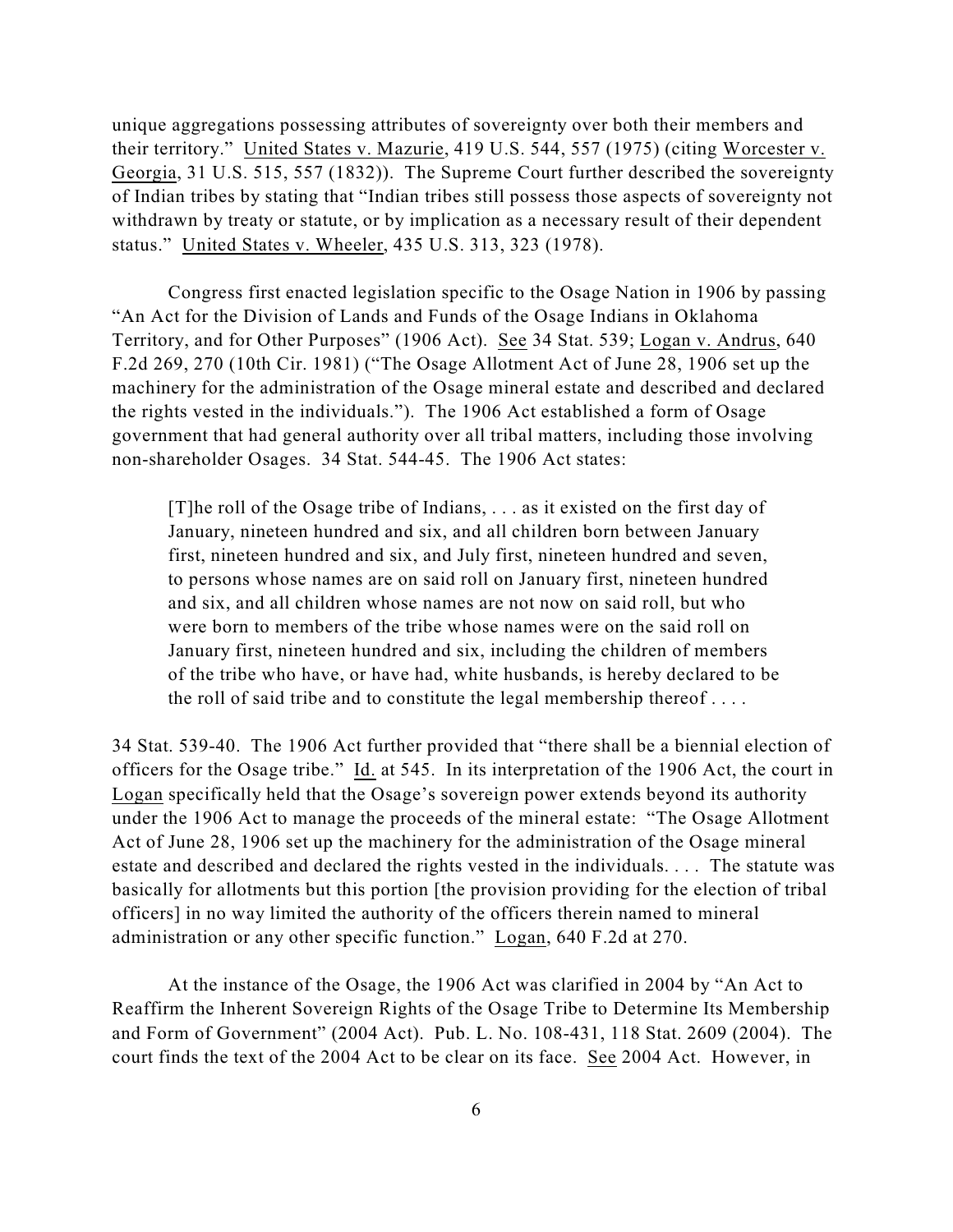order to provide an historical context for the legislation, the court reviews aspects of its legislative history.<sup>7</sup>

Chief Jim Gray, then principal chief of the Osage, testified on March 15, 2004 "in strong support of this legislation." H.R. 2912, To Reaffirm the Inherent Sovereign Rights of the Osage Tribe to Determine its Membership and Form of Government: Legislative Field Hearing Before the Comm. on Resources, 108th Cong. 15 (2004) (statement of Chief Jim Gray). Chief Gray stated that the 2004 Act "would reaffirm the Osage Nation's inherent sovereign rights to establish its own form of government and membership criteria without diminishing the Osage mineral estate." Id. Chief Gray testified that, under the 1906 Act, "Osage membership for purposes of voting and eligibility for elected tribal office is limited to Osages with headrights," a mandate that Chief Gray characterized as "not Osage" because "[i]t is not of our making. It does not reflect Osage values. It is an imposition." Id. Chief Gray testified that House Resolution (H.R.) 2912, which became the 2004 Act, "would allow the Osage people to define who we are and who we will be" by enabling the Osage "the freedom to define our own citizenship, our own form of government, and our own future." Id. at 15, 16.

The report from the House of Representatives that accompanied H.R. 2912 states: "The purpose of H.R. 2912 is to reaffirm the inherent sovereign rights of the Osage Tribe to determine its membership and form of government." H.R. Rep. No. 108-502, at 1 (2004) (House Report). The House Report explains that "[t]he Osage Tribe is a federally recognized tribe with a nearly 1.5 million-acre reservation in northeast Oklahoma," id., and that, "[i]n 1906, Congress enacted the [1906 Act], which is unique among federal Indian laws in that it restricts the Osage Tribe from defining its own membership rules,

The court's use of legislative history is permissible even when the statute itself is clear on its face:

Source materials other than intrinsic aids are considered relevant in construing statutes. Sources outside the text are known as extrinsic aids . . . [which] consist of background information about circumstances which led to the enactment of a statute, events surrounding enactment, and developments pertinent to subsequent operation. These facts comprise the history of the statute. . . . Ambiguity is not always considered a prerequisite to the use of extrinsic aids.

<sup>2</sup>A Norman J. Singer, Sutherland Statutory Construction, § 48:1 (7th ed. 2007) (footnotes omitted); see also United States v. Am. Trucking Ass'ns, 310 U.S. 534, 543-44 (1940) ("When aid to construction of the meaning of words, as used in the statute, is available, there certainly can be no 'rule of law' which forbids its use, however clear the words may appear on 'superficial examination.'" (citations omitted)); Fed. Commc'n Comm'n v. Cohn, 154 F.Supp. 899, 910 (S.D.N.Y. 1957) (holding that the "plain meaning rule . . . is not to be used to thwart or distort the intent of Congress by excluding from consideration enlightening material from the legislative files").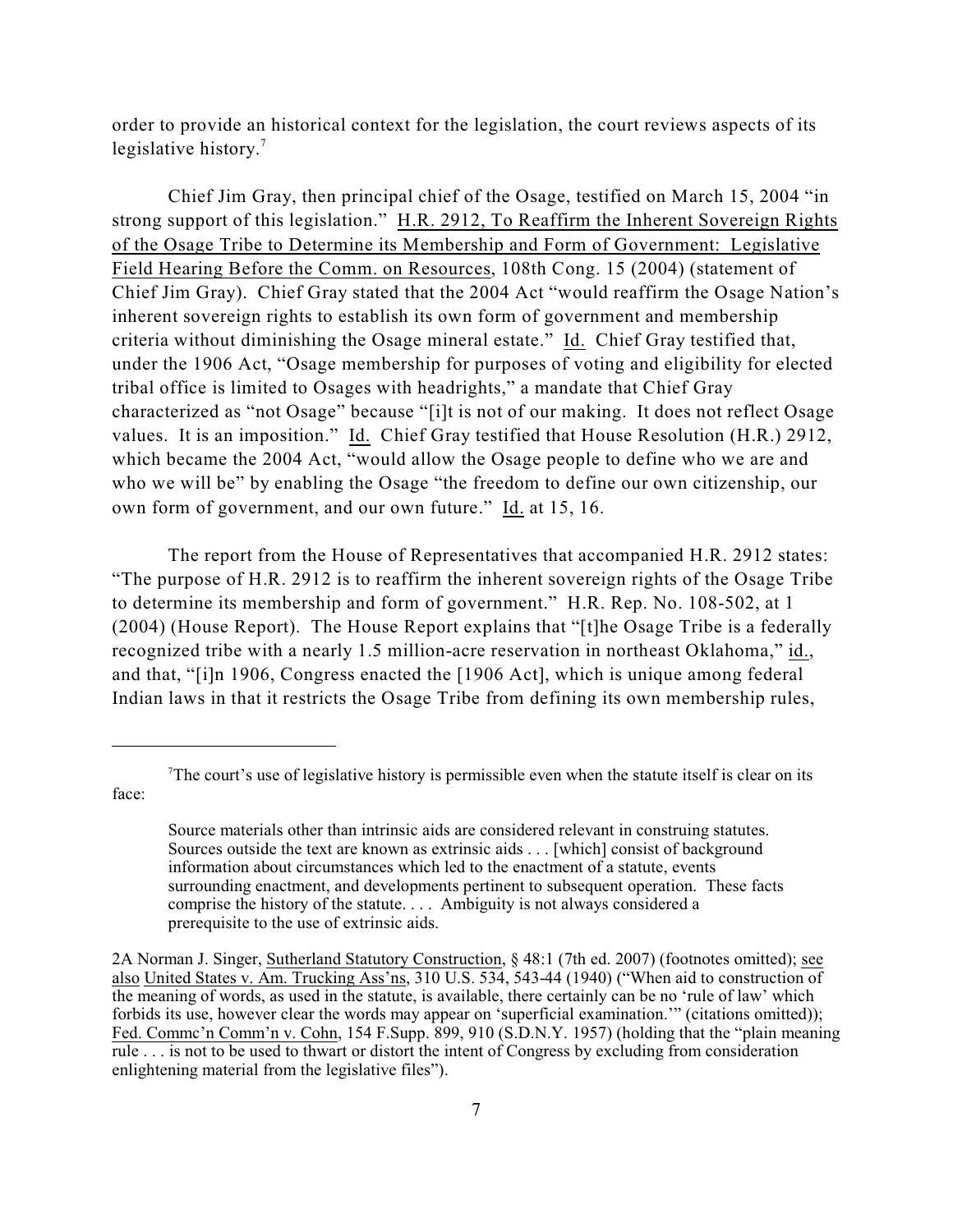and prescribes a particular form of government which the tribe cannot change," id. The result of the 1906 Act, the House Report claims, is the exclusion of "many thousands of Osage persons from being members of the tribe because they do not have headright shares," which denies such persons "important services and benefits, such as Native American academic scholarships, and more importantly, a role in participating in the life and government of the tribe." Id. at 2. The House Report declares that "H.R. 2912 clarifies the 1906 Act and enables the Osage Tribe to craft its own membership and tribal government rules on the same footing as all other federally-recognized tribes." Id. Further, the House Report states that "[t]he bill provides that no one's rights to shares in the mineral estate are diminished through the Osage Tribe's new ability to determine its own membership," id., and the House Report points out that "a representative of an association of headright owners [Robert E. Yarbrough, then chairman of the Osage Shareholders Association] testified in support of the legislation," id.

The discussion of H.R. 2912 on the floor of the House of Representatives further places the bill in its historical context. When introducing H.R. 2912 in the House of Representatives, Representative Gibbons stated that "[t]his legislation would put the Osage Tribe on the same footing as every other sovereign, federally recognized tribe in the United States in terms of defining its own membership criteria and its form of government." 150 Cong. Rec. H3562, H3562 (2004). Representative Gibbons explained that "[u]nder the [1906 Act], as interpreted by subsequent Federal court decisions, the only legal members of the Osage Tribe are the lineal descendents of those Osage persons living before July 1, 1907, who also possess what is called a 'headright share' . . . [which] had the unfortunate result of excluding people who have a high degree of Osage blood from membership in the tribe." Id. The purpose of the bill, Representative Gibbons stated, was to enable "the tribe . . . [to] determin[e] its membership and form of government" and to "decide how to govern itself as it sees fit." Id. Representative Gibbons further stated that the bill "includes language to ensure that no one's interest in headright shares is touched" and that "there is no intent to affect them [headright owners] under this bill." Id.

The 2004 Act affirms the sovereignty of the Osage Tribe:

Congress hereby reaffirms the inherent sovereign right of the Osage Tribe to determine its own membership, provided that the rights of any person to Osage mineral estate shares are not diminished thereby . . . [and] the inherent sovereign right of the Osage Tribe to determine its own form of government.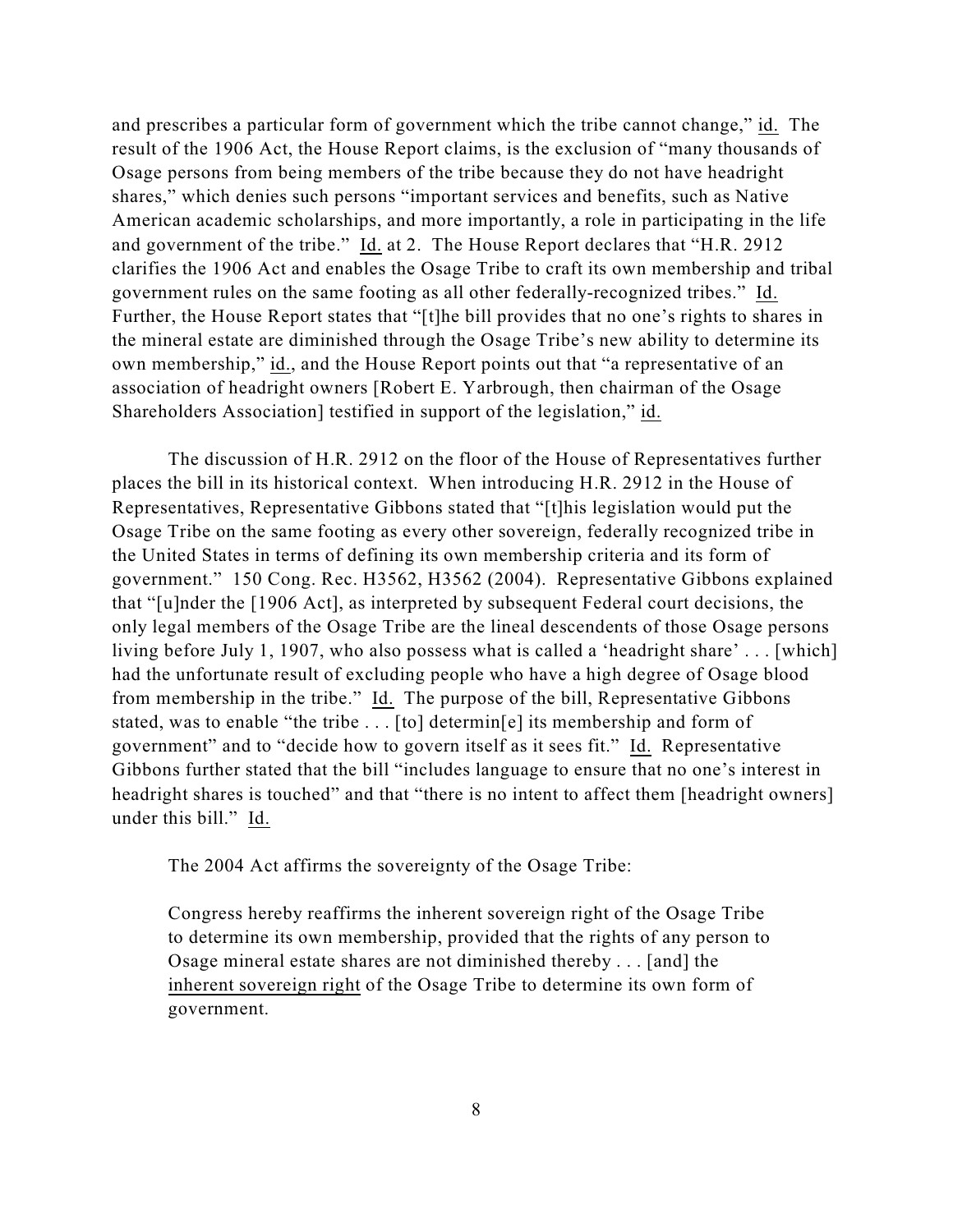2004 Act  $\S 1(b)(1)-(2)$  (emphasis added). The 2004 Act clarifies the distinction between "legal" membership in the Osage Nation as defined in the 1906 Act (for the purpose of determining which individuals would receive surface land allotments and the right to monies derived from the tribal mineral estate) and membership in the Osage Nation granted by the Nation itself as a sovereign. The 2004 Act states that "the term 'legal membership' in section 1 of the [1906 Act] . . . means the persons eligible for allotments of Osage Reservation lands and a pro rata share of the Osage mineral estate [proceeds] as provided in that [1906] Act, not membership in the Osage Tribe for all purposes." Id. at §  $1(b)(1)$ .

The court reads the 1906 Act and 2004 Act together as recognizing two kinds of membership in the Osage Nation: "legal" and "for all purposes." However, there is only one Osage Nation. The Osage Nation has the sovereign power to determine its own membership "for all purposes" and to determine its own form of government, and that government is the beneficiary of the Osage mineral estate and tribal trust fund account created by the 1906 Act. See 34 Stat. 545; 2004 Act  $\S 1(b)(1)-(2)$ . Notably, the 2004 Act recognizes the Osage Nation's pre-existing sovereign power to adopt measures such as the 2006 Constitution without ceasing to be the trust beneficiary named in the 1906 Act:

(b) Reaffirmation of Certain Rights of the Osage Tribe.

(1) Membership. Congress hereby clarifies that the term "legal membership" in section 1 of the [1906 Act] . . . means the persons eligible for allotments of Osage Reservation lands and a pro rata share of the Osage mineral estate as provided in that Act, not membership in the Osage Tribe for all purposes. Congress hereby reaffirms the inherent sovereign right of the Osage Tribe to determine its own membership, provided that the rights of any person to Osage mineral estate shares are not diminished thereby.

(2) Government. . . . Congress hereby reaffirms the inherent sovereign right of the Osage Tribe to determine its own form of government.

## 2004 Act § 1(b)(1)-(2).

Having determined that the Osage's right to sovereignty includes the right "to determine its own membership" and "its own form of government," the court now turns to the identities of the Osage and the proposed intervenors. In the proposed intervenor's briefing, Mr. Brickell refers to the proposed intervenors, eight individual Osages, as "the exact same parties" he formerly represented in case numbers 99-550 L and 00-169 L.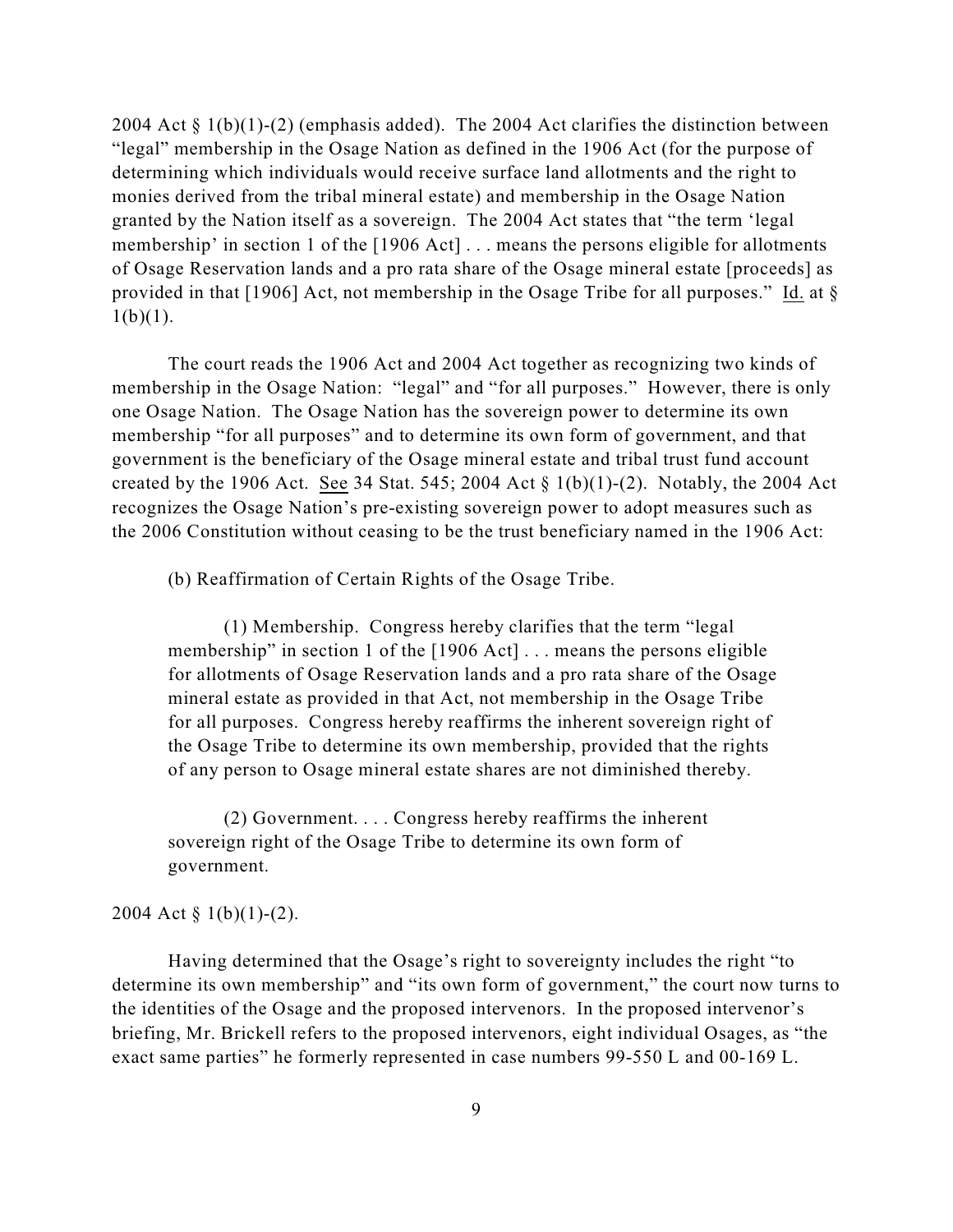Prop. Int. Resp. 7; see also id. at 2-3, 9, 10. By so doing, however, Mr. Brickell is attempting to define the "Osage Nation" as certain individuals rather than an entity. Mr. Brickell's former clients are the Osage and the Osage Nation (both referred to in this consolidated case as the Osage). The Osage is not comprised of individual headright owners only. The 2004 Act recognizes two types of membership within the Osage but it does not create a new entity. An Indian tribe recognized by federal law is not created or destroyed merely because the types of membership recognized within the tribal government are clarified. As another court has stated, "[A] tribe is not a static group. Its existence is preserved by new generations succeeding to membership. Though the membership changes, the tribe is potentially forever." United States v. 43.47 Acres of Land, 855 F. Supp. 549, 551 (D. Conn. 1994).

Mr. Brickell further argues that "the Osage Tribe, as it existed until 2006, was, by definition, a closed roll tribe consisting of only those persons owning a share or headright interest, as defined in the 1906 Act." Prop. Int. Resp. 2 (emphasis omitted). According to Mr. Brickell, the definition of the Osage Nation changed with the tribe's adoption of a new constitution in 2006. Id. at 1; see Transcript of Oral Argument, Feb. 5, 2008 (Feb. 5, 2008 Tr.) 25:3-26:18. Mr. Brickell states that, prior to his filing case numbers 99-550 L and 00-169 L, he "was hired by the council elected solely by the headright owners to represent their constituency and their members." Feb. 5, 2008 Tr. 22:20-22. Mr. Brickell claims that, at that time, the Osage Tribe "had standing to prosecute this case . . . because of the powers of [the council elected by the headright owners] that were given to govern the Osage shareholders and prosecute the case on their behalf." Id. at 25:6-9. Mr. Brickell argues that the current plaintiff differs from what he understood to be the Osage Tribe when he was counsel of record, stating that "[t]he current government of the Osage . . . is not elected by the shareholders . . . but is elected by all the Osage people as a whole." Id. at 25:10-15. Thus, he asserts, "There is no current form of government that is under the 1906 Act representative of only the Osage shareholders. . . . [T]herefore, it is not the same client that I represented back in 2002." Id. at 25:16-20.

However, Mr. Brickell's argument is contradicted both by his own prior statements and by the text of the 2006 Constitution itself. The 2006 Constitution provides that the mineral estate is reserved to the Osage Nation itself, not to the headright owners:

The Mineral Estate of the Osage Reservation is reserved to the Osage Nation. The government of the Osage Nation shall have the perpetual obligation to ensure the preservation of the Osage Mineral Estate. The government shall further ensure that the rights of members of the Osage Nation to income derived from that Mineral Estate are protected.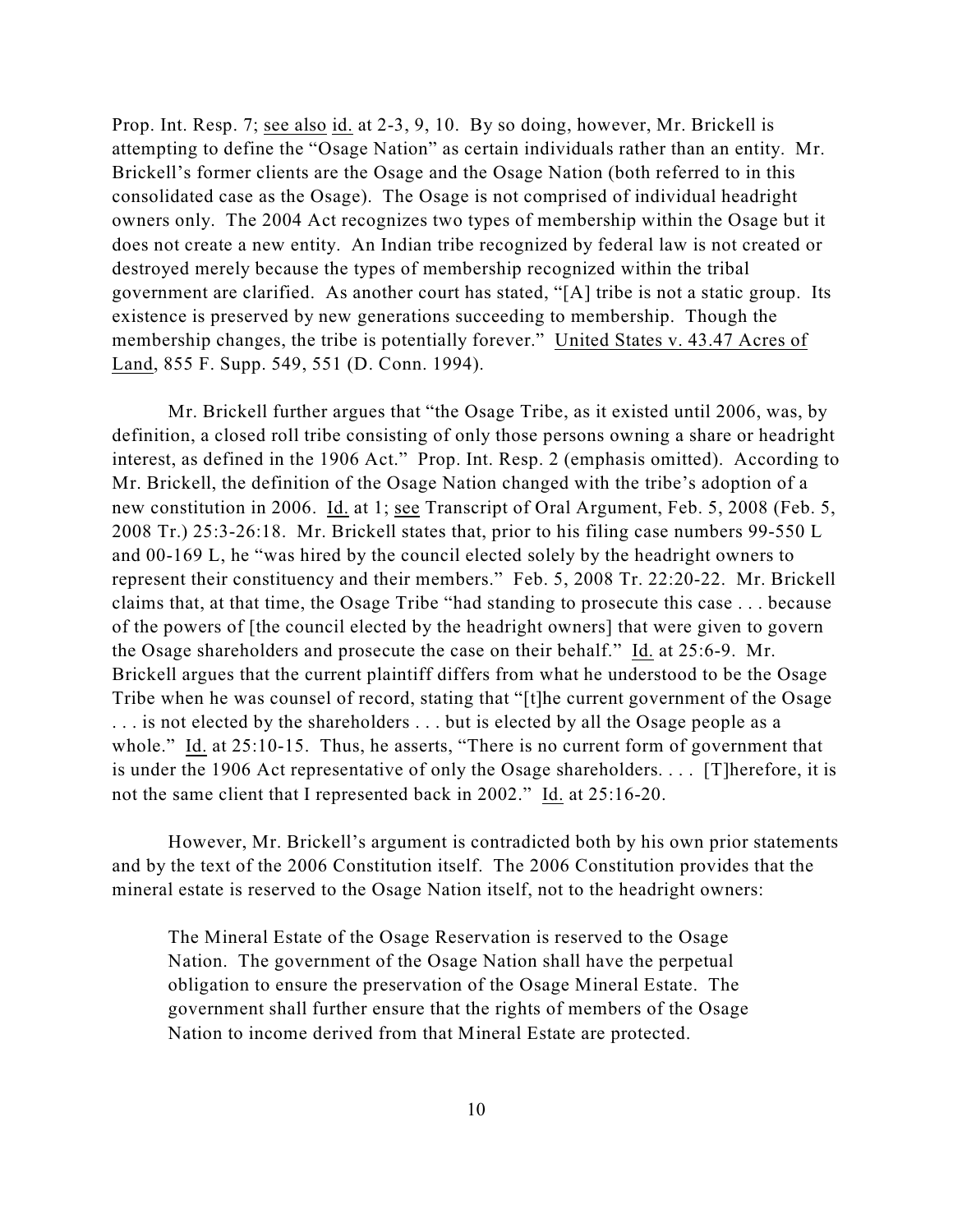2006 Const. art.  $XY$ ,  $§$  4. When an asset is said to be "reserved" to an entity, it is "retained or stored for future use." Black's Law Dictionary 1334 (8th ed. 1999). Reserved rights are created and defined by federal law, and federal courts may determine those rights. Cohen's Handbook of Federal Indian Law, § 19.05 (Nell Jessup Newton et al. eds., 2005); see also Colo. River Water Conservation Dist. v. United States, 424 U.S. 800, 805 (1976) ("The reserved rights of the United States extend to Indian reservations . . . and other federal lands . . . " (citations omitted).); Winters v. United States, 207 U.S. 564, 576-77 (1908) (holding that the United States reserved water rights to a number of Indian tribes when it created reservations for those tribes).

Mr. Brickell's current argument is also contradicted by his previous statements made in both case number 99-550 L and case number 00-169 L. Soon after Mr. Brickell had filed the complaint in case number 00-169 L, the government filed Defendant's Motion to Dismiss challenging, among other things, the Osage Nation's standing to recover the proceeds of the Osage mineral estate. See Case No. 00-169 L, Defendant's Motion to Dismiss 27-30 (filed July 25, 2001). Defendant argued in its July 25, 2001 motion to dismiss that "[a]ny claims for royalties . . . must be brought by the true owners of such claims, the headright owners themselves." Id. at 30. Plaintiff, represented by Mr. Brickell at that time, opposed the motion to dismiss. Case No. 00-169 L, Plaintiff's Response to Defendant's Motion to Dismiss (filed Oct. 24, 2002). In plaintiff's October 24, 2002 response to defendant's July 25, 2001 motion to dismiss, Mr. Brickell argued that "the Tribe initially receives all royalty income (as the Tribe itself in fact owns the mineral interests) and for a time holds the funds until they are distributed as required by law." Id. at 13 n.7 (emphasis and citation omitted). Mr. Brickell criticized the government's "sophistic argument . . . that the headright owners own all Osage minerals," id. at 14, and argued that "it is the Osage Nation itself which owns the beneficial interest in the minerals," id. at 15.

While the government's motion to dismiss in case number 00-169 L was pending, the government raised its standing argument in case number 99-550 L at a status conference with Judge Wiese on January 23, 2003. Transcript of Status Conference, Jan. 23, 2003 (Jan. 23, 2003 Tr.) 6:23-7:7. During that status conference, Judge Wiese questioned Mr. Brickell about "the underlying legal relationship between the individual [headright owner] and The Tribe that permits The Tribe to be a representative." Id. at 63:20-22. Mr. Brickell explained that "it's through the various acts of Congress and the tribal government itself, and the way it was set up pursuant to those Acts," id. at 63:23- 25, and he argued that "with regard to The Osage . . . , the tribal body itself is the elected government, just like the United States can prosecute claims on behalf of its citizens . . . because of the way the procedure was set up in 1906," id. at 64:13-18 (emphasis added). Judge Wiese did not rule on the issue at the status conference, choosing instead to wait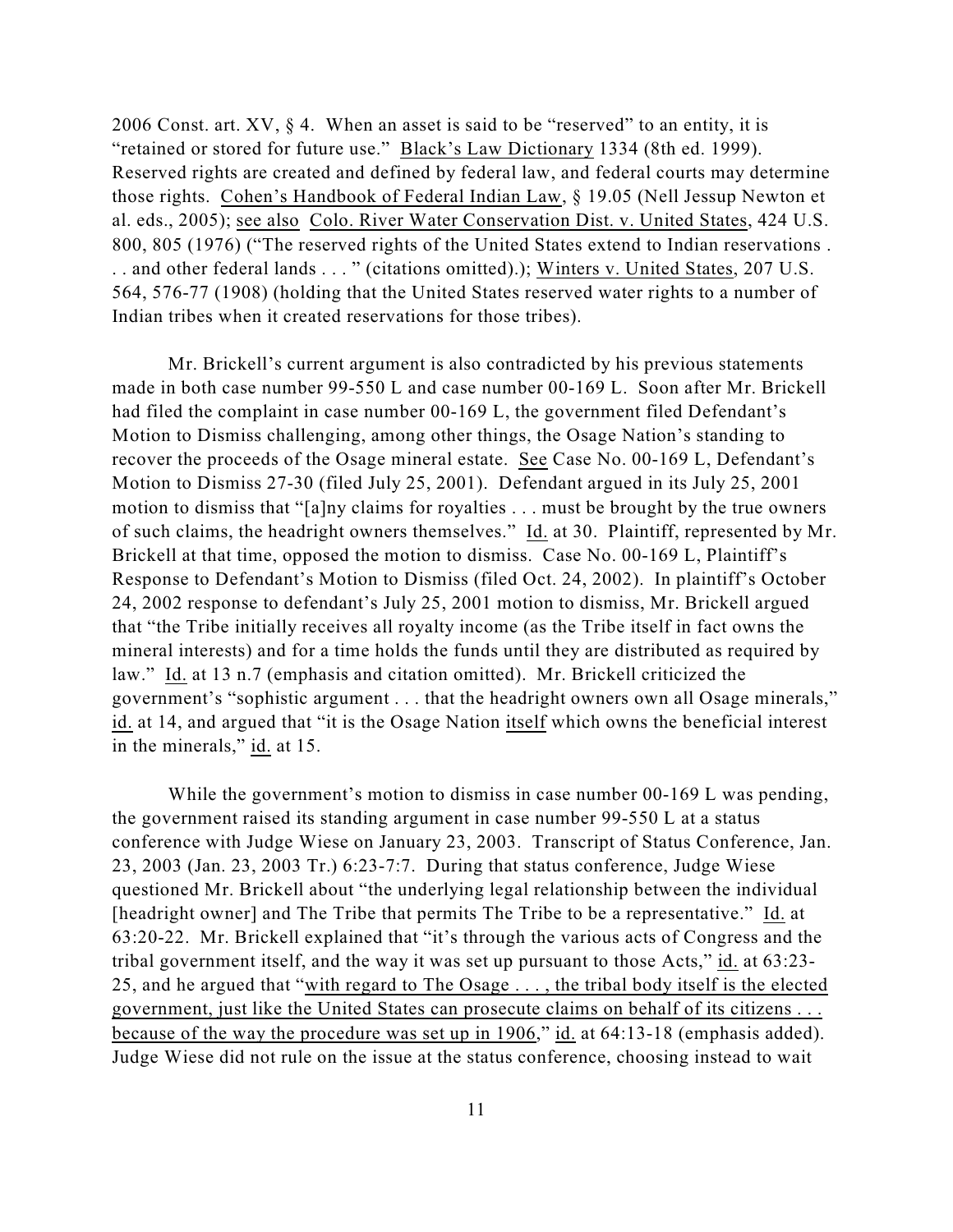until this court filed its opinion in case number 99-550 L. Id. at 67:11-13 ("If we can make a non[-]problem out of this, why not do that? . . . Let me read the decision [in case number 99-550 L] when it comes down.").

On March 13, 2003, Judge Wiese held another status conference in case number 99-550 L, and Mr. Brickell argued that the tribe had standing to sue because "the minerals always remained as an undivided whole owned by the tribe." Transcript of Status Conference, Mar. 13, 2003 (Mar. 13, 2003 Tr.) 15:15-16. Mr. Brickell also asserted that the "minerals . . . are and always have been since 1906 owned undivided by the tribe," id. at 15:22-24, and that "the legislative intent [in the 1906 Act], obviously, was that those [minerals] were to be owned by the tribe," id. at 15:5-7; accord id. at 14:11-15 ("[T]he intent of Congress was . . . that the oil, gas, coal or other minerals are to be owned by the tribe."). Judge Wiese agreed with Mr. Brickell's argument and asked Mr. Brickell to withdraw the motions to intervene and amend and to file a revised motion and draft complaint with the Osage Nation and the Osage Tribe Council as co-plaintiffs. Id. at 16:14-18; 17:16-20; 22:10-13.

Mr. Brickell made similar arguments in case number 99-550 L before this court. In a status conference held August 9, 2002, Mr. Brickell stated that "the tribe does have the authority to prosecute this kind of case . . . and any money damages that this Court might award as a result of trial of the matter . . . would inure to the ultimate benefit of the tribe's account." Transcript of Aug. 9, 2002 (2002 Tr.) 30:5-11 (emphasis added). When the court asked Mr. Brickell about the relationship between the headright owners and the "Osage Nation," Mr. Brickell answered:

Today the tribe has more members and some of the members with Osage blood do not own a head right. The tribe considers them to be a part of the Osage but not the part of the tribe that inures to the benefit of the resources which are held in trust by the government pursuant to the 1906 Act and subsequent legislation.

Id. at 31:10-15 (emphasis added).

This court filed its opinion on the issue of standing on July 28, 2003 and ruled that "the Tribe, not the headright holders, is the direct trust beneficiary." Osage Nation v. United States, 57 Fed. Cl. 392, 395 (2003) (citation and footnote omitted). Specifically, the court stated:

The court finds that, under the terms of the 1906 Act relating to the tribal trust fund, there is sufficient injury to the Tribe to establish standing. The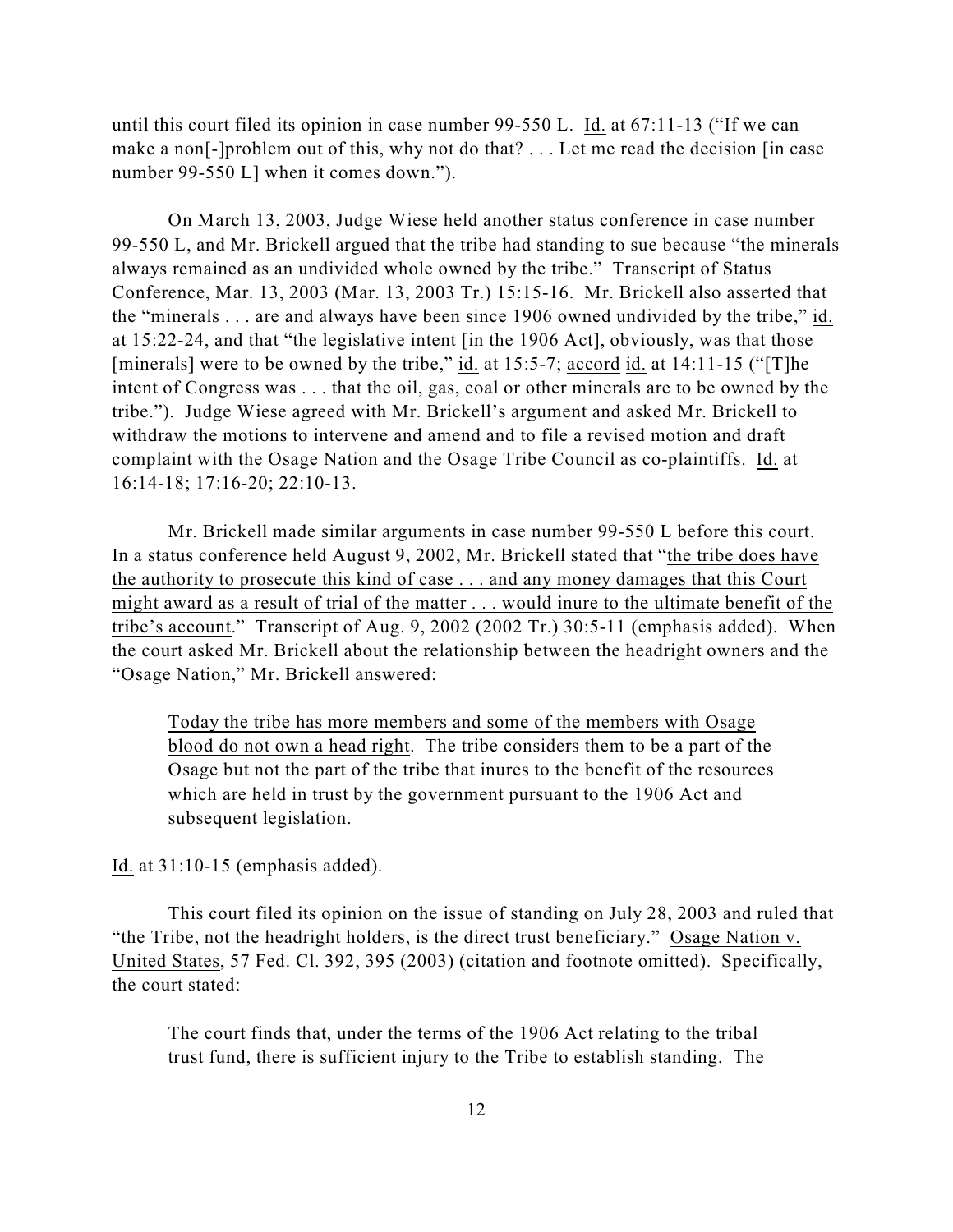mineral royalties at issue go first into a tribal trust fund account where they stay for at least one quarter of a calendar year before being transferred to individual headright owners. The responsibility of the government is to the tribal trust fund account. The tribal trust fund is then responsible for the ultimate distribution to the individual headright owners. Importantly, the alleged mismanagement of the mineral royalties is described as taking place when the funds were within the tribal trust fund. The mismanagement is not alleged to take place at the point of distribution of the funds to the individual headright holders. Although the Tribe may have no further interest or claim to the funds once they are distributed to the headright owners, the court finds that the Tribe does have both an interest in and a claim to the funds when those funds are within the tribal trust account that was established by the 1906 Act. Moreover, defendant's concern that any damages awarded to the Tribe would not "flow down" to the headright holders is addressed in the first subsection of Section 4 of the 1906 Act which requires that "all moneys found to be due said Osage tribe of Indians on claims against the United States, after all proper expenses are paid, shall be . . . placed to the credit of the individual members of the said Osage tribe on a basis of a pro rata division . . . ." 34 Stat. 539, 544  $\S$  4(1).

## Id. at 395 (citations omitted) (alteration in original).

Because the Osage is the direct trust beneficiary, and because the "Osage" has included and continues to include all members of the Osage tribe, not merely the headright owners, the court finds that the "Osage" as represented by Mr. Brickell from the time of filing case numbers 99-550 L and 00-169 L to the present day is the same "Osage." The court determines that there was a valid attorney-client relationship between Mr. Brickell and the Osage. Therefore, the first prong of the Sullivan and Cole tests for determining a violation of ABA Model Rule 1.9(a) is satisfied.

#### C. Whether the Interests of the Current and Former Clients are Materially Adverse

The second prong of the Sullivan test and the third prong of the Cole test requires the court to determine whether the interests of the current and former clients are materially adverse. Plaintiff argues that the interests of the proposed intervenors are materially adverse to those of the Osage Nation. Pl.'s Mot. 8-11; Pl.'s Reply 7-9. Plaintiff states that the proposed intervenors' positions are adverse to the Osage Nation in three ways: "(1) the proposed intervenors claim to own the Osage mineral estate, contrary to the Osage Nation's position (as previously articulated by Mr. Brickell himself); (2) the proposed intervenors attack the Court's ruling on standing (for which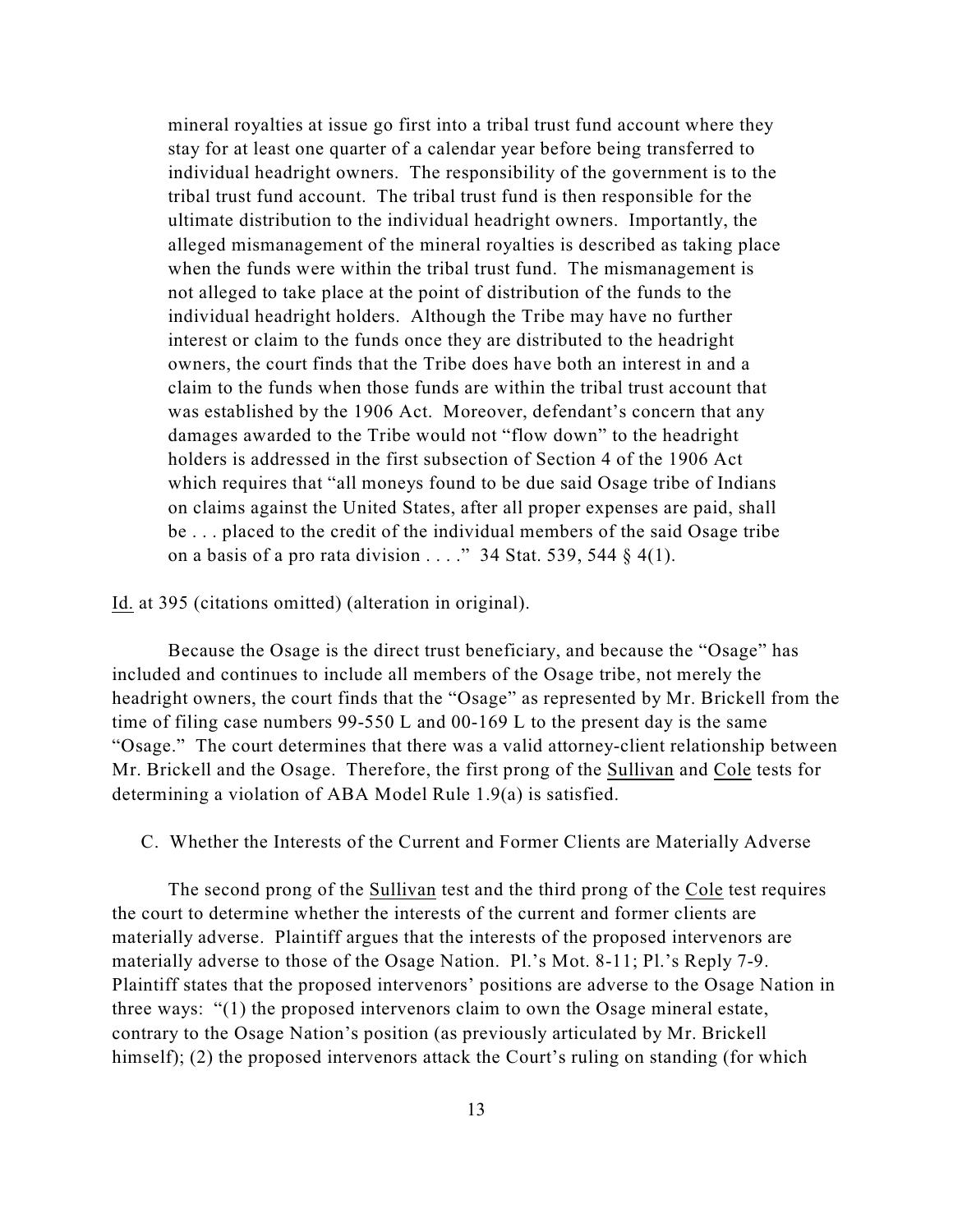Mr. Brickell himself advocated); and (3) the Osage Nation opposes the [proposed intervenors' motion to intervene]." Pl.'s Mot. 8.

 The proposed intervenors argue that "there has been no showing that the positions taken by the Proposed Intervenors against the United States herein is 'materially adverse' to that of the Osage Nation (even if it was a former client)." Prop. Int. Resp. 4-5. The court disagrees. Indeed, the proposed intervenors state that "the claims by the Osage Nation that it owns the minerals is not being litigated in the instant proceeding," id. at 5, and the proposed intervenors state that no "confidential or privileged information [was] revealed or discussed with the undersigned counsel by the new Osage Nation at any time that will prejudice its case herein against the United States," id. Both of these arguments depend for any force that they may have on a determination that there is no continuity of identity between the Osage when the complaints were filed in 1999 and in 2000 and the Osage today.

On the contrary, the court finds that the Osage before it today is the same as the Osage that filed the complaints in both case number 99-550 L and case number 00-169 L. Morever, the proposed intervenors simply ignore the fact that the Osage obtained an opinion stating that the Osage were the owners of the minerals in the "instant proceeding." See Osage Nation, 57 Fed. Cl. at 392. The proposed intervenors also ignore the fact that they admitted that privileged information was communicated to Mr. Brickell by the Osage. Feb. 5, 2008 Tr. 52:11-15 (Mr. Brickell stating that "in the case of confidential information and in the telephonic hearing[,] I say have confidential information and it is not materially adverse to the Plaintiff"). Indeed, the proposed intervenors do not even attempt to deny that privileged information was revealed by plaintiff to Mr. Brickell at the time that Mr. Brickell was counsel of record in case numbers 99-550 L and 00-169 L. Prop. Int. Resp. passim; Feb. 4, 2008 Tr. passim.

The court finds that Mr. Brickell, as counsel for the proposed intervenors, does indeed argue for positions that are adverse to plaintiff. At the present time, Mr. Brickell advocates a position that is contradictory to the position he took in previous proceedings in this case and is adverse to the interest of the Osage. Whereas Mr. Brickell now argues that the headright owners are "the ultimate beneficiaries of this case," Prop. Int. Resp. 1, he has represented in the past that the tribe itself owns the beneficial interest in the minerals. For example, in case number 00-169 L, Mr. Brickell countered defendant's argument that "the headright owners own all Osage minerals" by stating that "it is the Osage Nation itself which owns the beneficial interest in the minerals." Case No. 00-169 L, Plaintiff's Response to Defendant's Motion to Dismiss and Brief in Support 15. In that same brief, Mr. Brickell again asserted that "[c]learly[,] it is the Osage Tribe [that] . . . in 1883 . . . received title to the Osage mineral estate." Id. at 15. Mr. Brickell also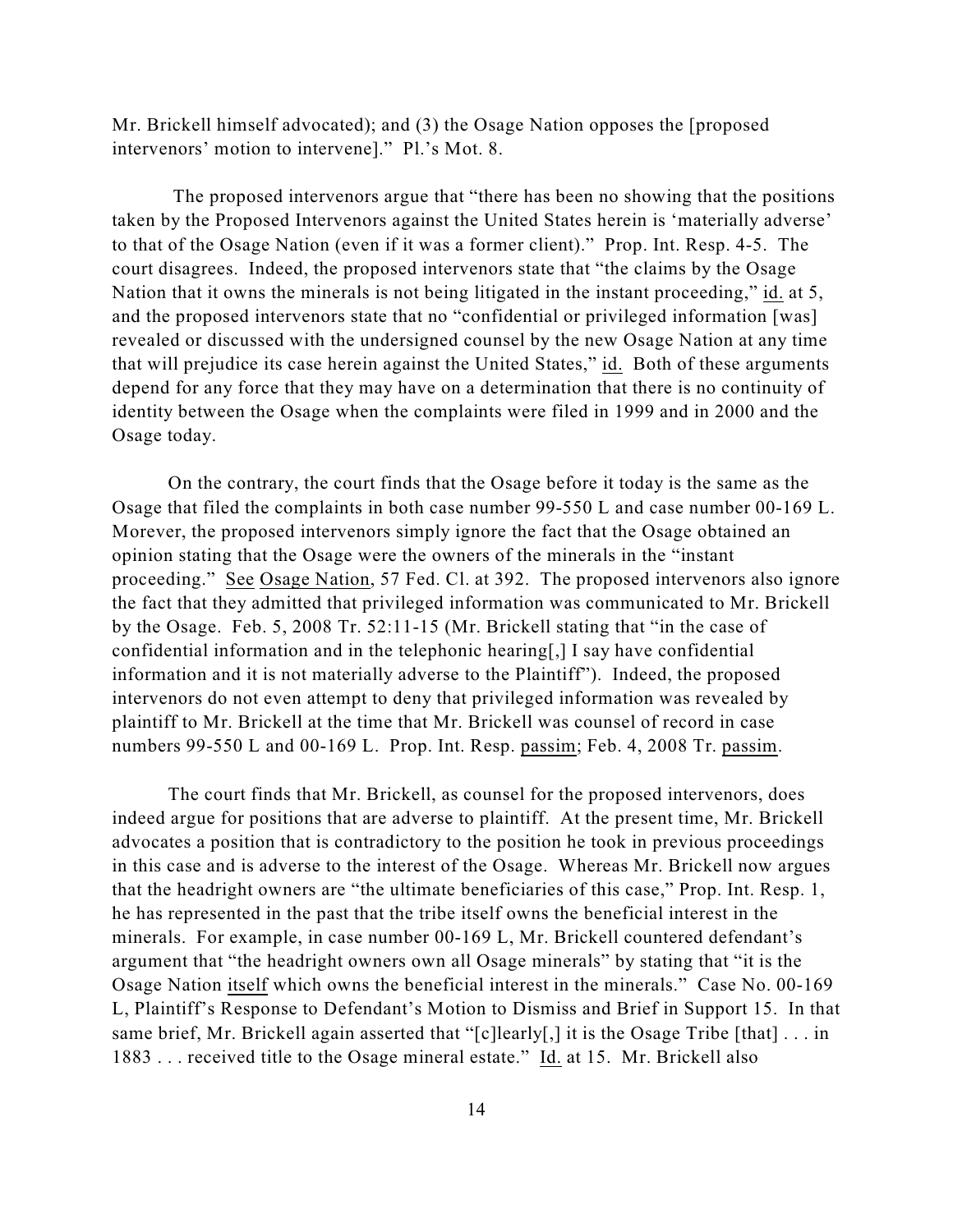explained that "the Tribe initially received all royalty income (as the Tribe itself in fact owns the mineral interests) and for a time holds the funds until they are distributed [to headright owners] as required by law." Id. at 12 n.7. During argument before Judge Wiese, Mr. Brickell again asserted the position that he had taken in the briefs. In response to Judge Wiese's question regarding the "underlying legal relationship between the individual [headright owner] and The Tribe that permits The Tribe to be a representative," Jan. 23, 2003 Tr. 63:20-22, Mr. Brickell answered that, under the 1906 Act, "the tribal body itself is the elected government, just like the United States can prosecute claims on behalf of its citizens," id. at 64:14-18.

Mr. Brickell made similar representations before this court in case number 00-169 L. During a status conference held on August 9, 2002, in response to the court's inquiry about "whether or not the tribal plaintiff has standing to prosecute claims on behalf of the [headright] owners," 2002 Tr. 29:25-30:2, Mr. Brickell stated:

I think we have clear legislative and case law authority that [,] for virtually over 100 years[,] . . . the tribe does have the authority to prosecute this type of case. . . . Any money damages that this Court might award as a result of trial of the matter . . . would inure to the ultimate benefit of the tribe's account.

Id. at 30:3-11. The court then asked Mr. Brickell about the relationship between the headright owners and the "Osage Nation," id. at 31:3-7, and Mr. Brickell responded:

In 1906[,] the Osage Nation consisted of a tribe with 2,229 [members - the headright share owners]. Today[,] the tribe has more members[,] and some of the members with Osage blood do not own a [headright]. The tribe considers them to be part of the Osage . . .

Id. at 31:9-12. During oral argument held on April 3, 2003, Mr. Brickell again stated that the entire tribe, not merely the headright owners, would recover any damages awarded in the case. Specifically, Mr. Brickell stated:

The most important thing I wanted to say, Judge, was we've got this issue of who recovers here totally resolved. There is no issue as to well, does all the money go to the tribe if the tribe recovers here. It is very clear in the 1906 Act.

. . . .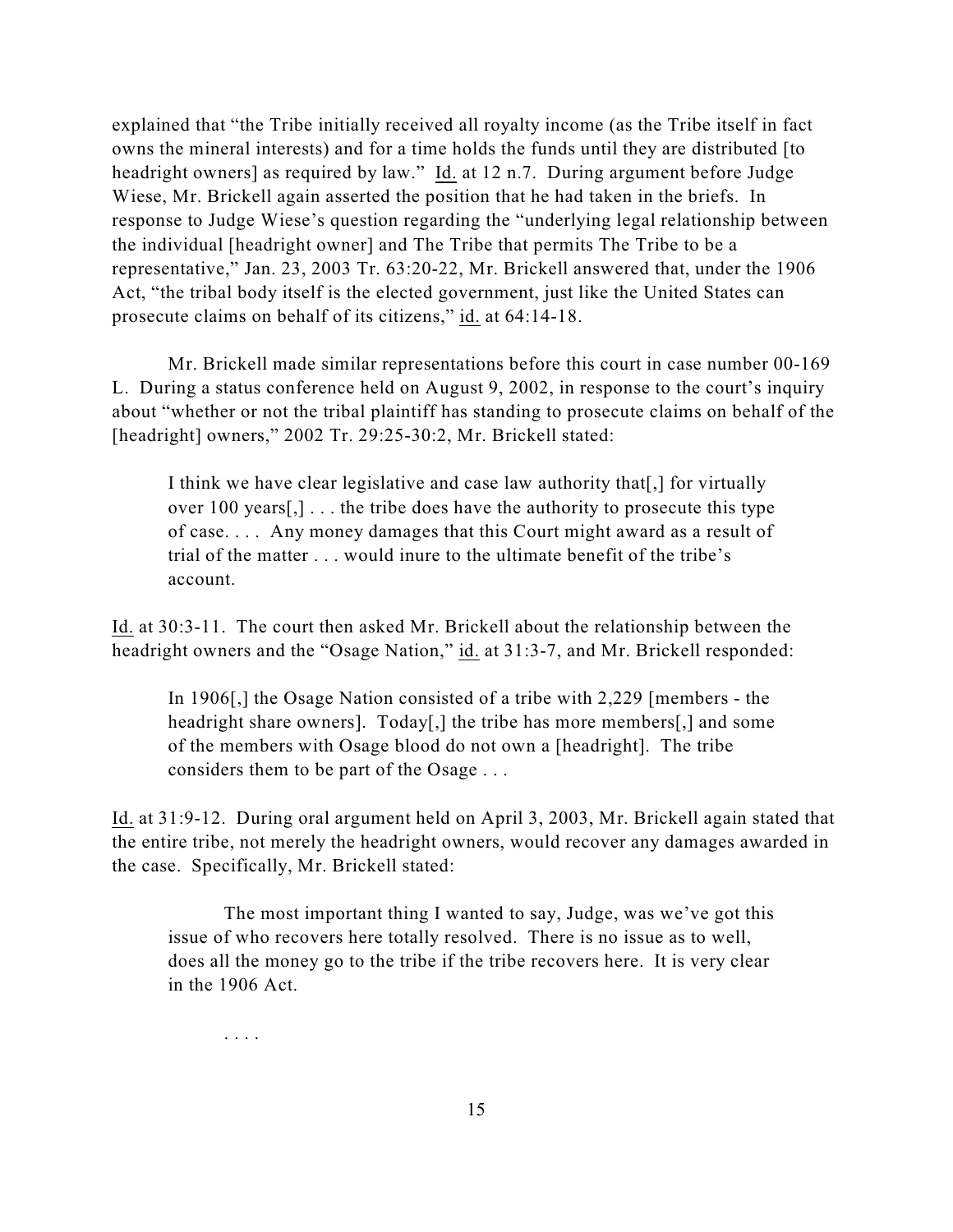It's Chapter 3572 out of the 59th Congress. It couldn't be clearer. "All monies found to be due to said Osage Tribe on claims against the United States after expenses are paid shall be placed to the credit of the individual members of the tribe on a prorata division . . .", and then it gets into the headrights situation. "All royalty received from oil and money received from town lots shall be placed in the Treasury to the credit of the members of the Osage Tribe." I mean, it's a non-issue, Your Honor.

#### 2003 Tr. 131:3-7, 16-25.

Mr. Brickell now argues that the headright owners are "the ultimate beneficiaries of this case," Prop. Int. Resp. 1, but he previously presented in briefings and oral arguments before both Judge Hewitt and Judge Wiese that the Osage Nation is the proper beneficiary of this case. He has argued that "it is the Osage Nation itself which owns the beneficial interest in the minerals," Case No. 00-169 L, Plaintiff's Response to Defendant's Motion to Dismiss 15, and that "the Tribe initially received all royalty income (as the Tribe itself in fact owns the mineral interests) and for a time holds the funds until they are distributed [to headright owners] as required by law," id. at 13 n.7 (emphasis and citation omitted); see also Jan. 23, 2003 Tr. 64:14-18 (arguing that the "underlying legal relationship between the individual [headright owner] and The Tribe . . . permits The Tribe to be a representative," and that, under the 1906 Act, "the tribal body itself is the elected government, just like the United States can prosecute claims on behalf of its citizens").

Mr. Brickell's argument thus attempts to undermine the court's previous ruling sought by Mr. Brickell himself that the Osage Nation has standing to bring the case. Osage Nation, 57 Fed. Cl. at 392 (holding that "under the terms of the 1906 Act relating to the tribal trust fund, there is sufficient injury to the Tribe to establish standing").

Also related to the "materially adverse" prong is Mr. Brickell's argument that ABA Model Rule 1.9(a) "has never been applied to exclude an attorney from representation of an additional or new client against a common Defendant." Prop. Int. Resp. 11 (emphasis omitted). If there is, as Mr. Brickell claims, an absence of authority on the subject, it may well be because the arguments he presents have not been set forth in other cases. Mr. Brickell is incorrect to characterize his attempts to represent the headright owners as "representation of an additional or new client against a common Defendant." In this case, the fact is that Mr. Brickell was terminated as counsel for the plaintiffs by the plaintiffs themselves. The parties have not cited, and the court has not found, any cases that present facts similar to the facts in this case: a terminated attorney who attempts to intervene in the very case in which his representation was terminated.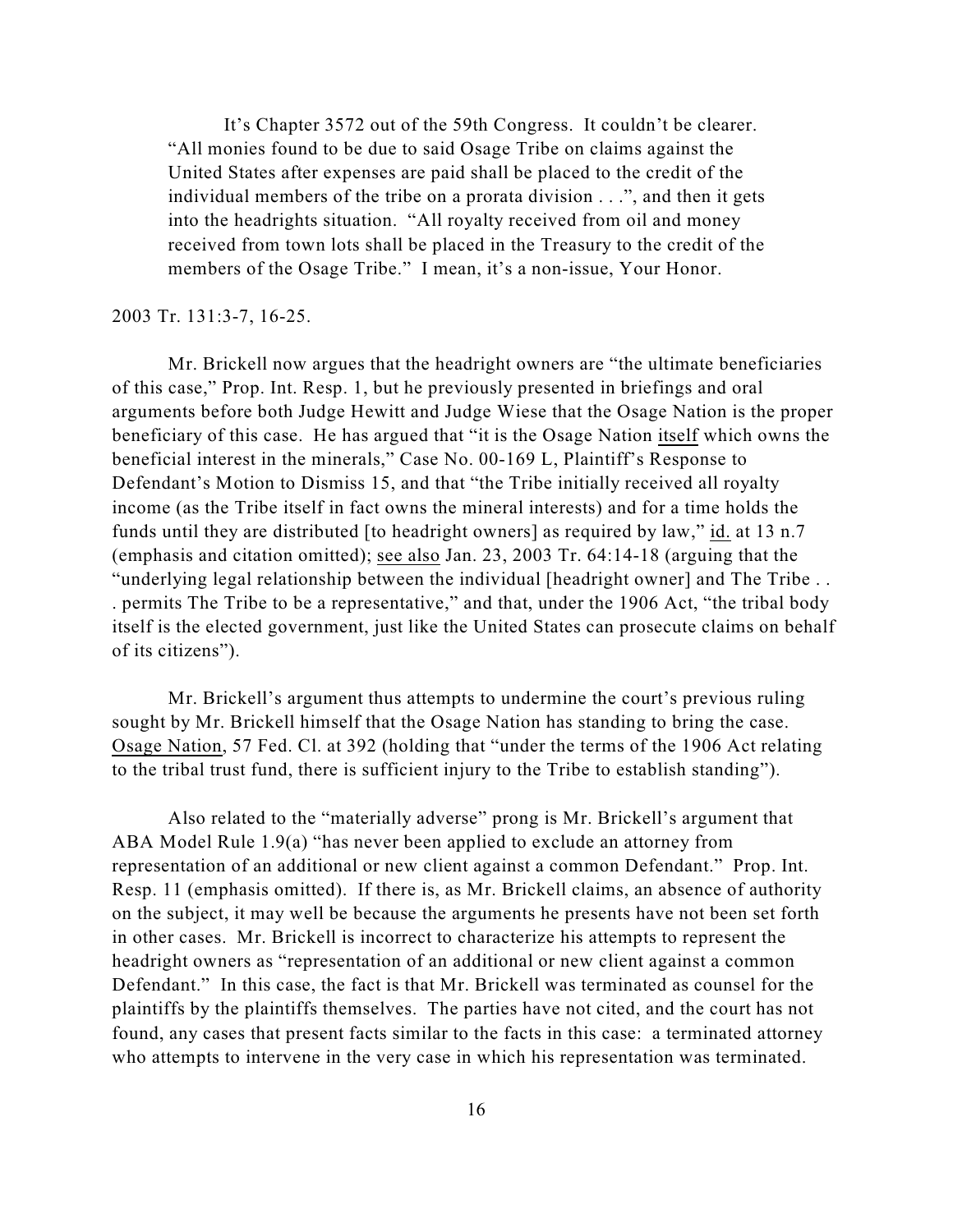Nevertheless, and contrary to the gravamen of Mr. Brickell's assertions, ABA Model Rule 1.9(a) has excluded an attorney from representing a single client in the same case in which that attorney previously represented that client and a second client. The United States Court of Appeals for the Third Circuit has held that counsel representing two coplaintiffs, one of whom chooses to settle and the other who does not, may not withdraw from one client and represent the other only. In In re Corn Derivatives Antitrust Litigation, 748 F.2d 157 (3d Cir. 1984), a group of attorneys representing two companies, Pan-O-Gold and Land O'Lakes, tried to maintain its representation of Pan-O-Gold once that company had chosen to accept the settlement but Land O'Lakes objected to settlement. Id. at 159-60. Land O'Lakes filed a motion to disqualify counsel under ABA Model Rule 1.9(a), and the Third Circuit held that, although recognizing the "interests of Pan-O-Gold in retaining its chosen counsel," those interests had to yield to "Land O'Lakes' interests in the loyalty of its [former] attorney." Id. at 162. The court found that the lawyers had violated their duty of loyalty to Land O'Lakes by continuing to represent Pan-O-Gold. Id. at 161. Specifically, the court stated that "[a] client has an expectation that the attorney will diligently pursue his goals until the matter is completely resolved, absent an effective waiver. In litigation, an attorney may not abandon his client and take a[n] adverse position in the same case." Id. It is the court's view that a similar rule should apply with even greater force if the attorney was, as here, terminated. Other courts have disqualified counsel from representing additional or new clients against a common defendant. See, e.g., United States v. Cooley, 243 F.Supp. 2d 329, 333 (2003) (holding that a defense attorney could not represent a criminal defendant in a case in which the government planned to call as witnesses two individuals that the attorney had represented in other proceedings).

Furthermore, a plain-language reading of ABA Model Rule 1.9(a) demonstrates that the rule's requirement for "materially adverse" interests are not limited to plaintiffdefendant adversity. The rule plainly states that "[a] lawyer who has formerly represented a client in a matter shall not thereafter represent another person in the same or a substantially related matter in which that person's interests are materially adverse to the interests of the former client unless the former client gives informed consent, confirmed in writing." ABA Model Rule 1.9(a). The rule provides that a lawyer cannot represent "another person," not necessarily the opposing party, in "the same or a substantially related matter" so long as that person's "interests are materially adverse to the interests of the former client." Id.

Mr. Brickell's present arguments regarding the headright owners' claims to the Osage minerals and the standing of the Osage to bring this suit are materially adverse to plaintiff's interests. The requirement under ABA Model Rule 1.9(a) for "materially adverse" interests are not limited to plaintiff-defendant adversity. See ABA Model Rule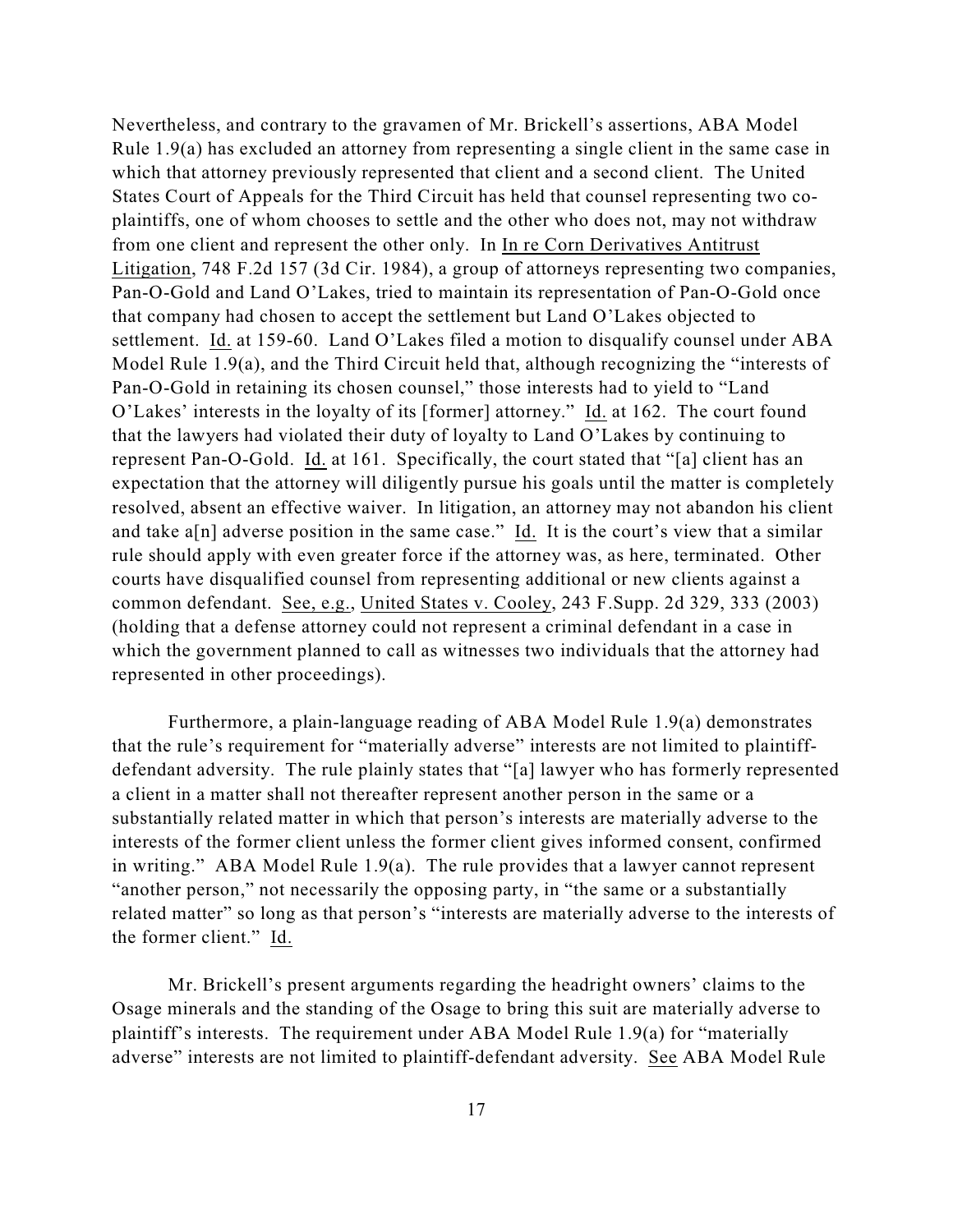1.9(a). For the foregoing reasons, the court finds that the proposed intervenors' interests are materially adverse to those of plaintiff.

D. Whether the Current Matter and Former Matter are the Same or Substantially Related

The court finds that there is no question that this case is the "same . . . matter" in which Mr. Brickell had an attorney-client relationship with the Osage Nation. Mr. Brickell was counsel of record for the Osage Nation in both case numbers 99-550 L and 00-169 L from the inception of the lawsuits through the spring of 2003, the same cases into which he now attempts to re-insert himself by representing the proposed intervenors. Because Mr. Brickell is proposing to represent another party in the same cases in which he previously represented plaintiff, the court finds that ABA Model Rule 1.9(a) bars the representation.

E. Proposed Intervenors' Argument that Oklahoma State Law Applies and Requires an Evidentiary Hearing

The proposed intervenors argue that Oklahoma state law applies to plaintiff's motion to disqualify Mr. Brickell. See Prop. Int. Resp. 3-6. They state that "[t]he procedure for disqualification under [ABA Model] Rule 1.9 must follow the requirements of Piette v. Bradley & Leseberg, 1996 OK 124, 930 P.2d 183," id. at 5, but they give no support for the contention that this court is bound by Oklahoma state law. Rather, the proposed intervenors quote Bayside Federal Savings & Loan Ass'n v. United States (Bayside), 57 Fed. Cl. 18 (2003) (citing Tannahill v. United States, 25 Cl. Ct. 149, 160-61 (1992) (emphasis omitted and second emphasis added)) and state: "In evaluating a disqualification motion, the Court of Federal Claims is guided by the Model [R]ules of Professional Conduct of the American Bar Association, the Rules of Professional Conduct of the Bar to which the attorney at issue is admitted to practice, and relevant case law." Prop. Int. Resp. 3.

The proposed intervenors' reliance on Bayside and Tannahill is misplaced. As an initial matter, neither of those cases addressed ABA Model Rule 1.9(a). Bayside concerned a motion to disqualify an attorney under ABA Model Rule 3.7, which states that an attorney "shall not act as an advocate of a trial in which the lawyer is likely to be a necessary witness." Bayside, 57 Fed. Cl. at 19 (quoting ABA Model Rule 3.7). The attorney in question was a member of the Texas bar, and the court found that the analogous provisions under Texas law "apply substantially similar standards to whether an attorney should be disqualified for his role as a necessary witness in the underlying dispute." Id. at 20. The court then determined that, because the ABA Model Rule 3.7 is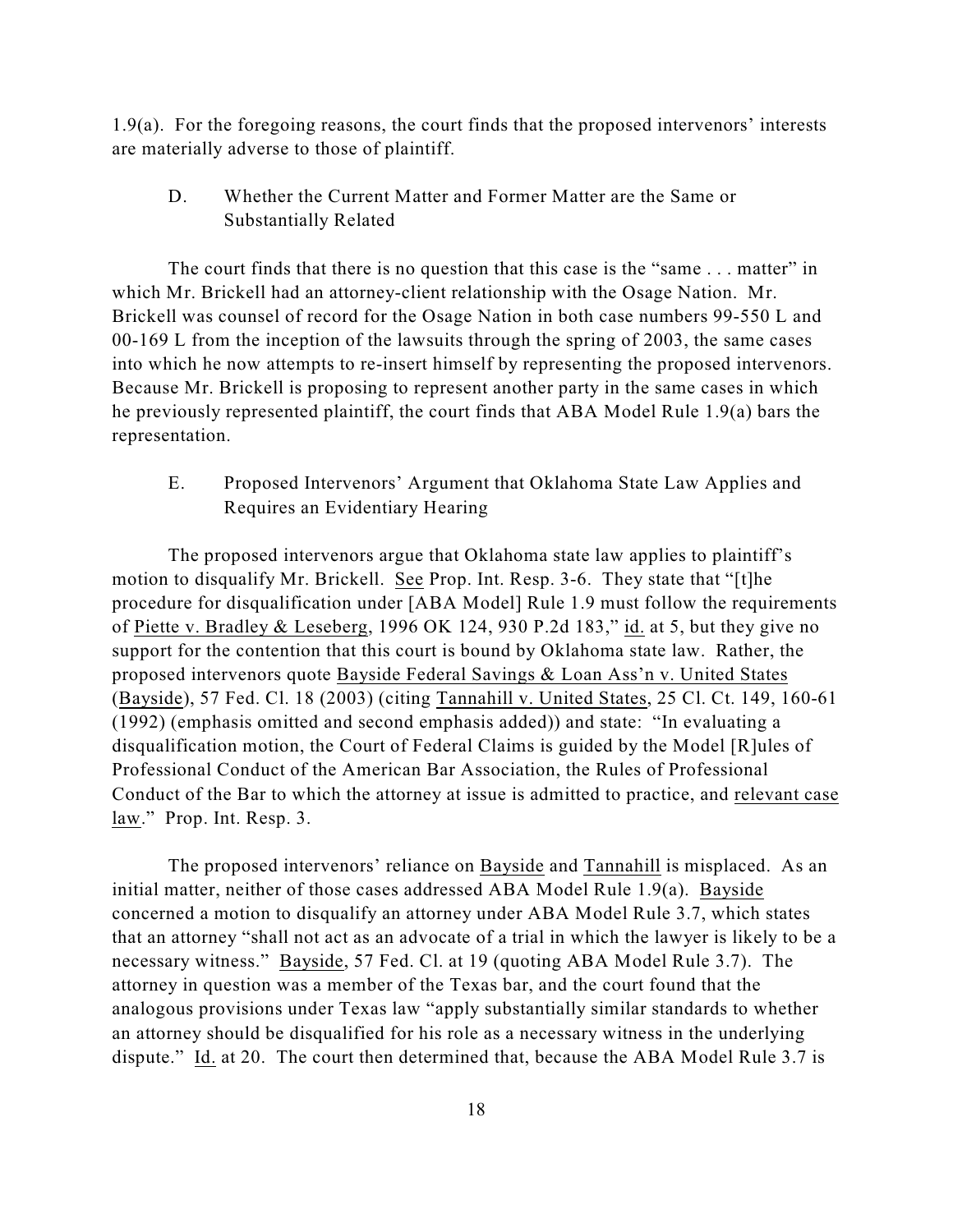substantially similar to the Texas rule, and because the attorney is licensed in Texas, that the Texas law would govern the court's analysis. Id. at 21.

Tannahill involved a motion to disqualify an attorney under ABA Model Rule 4.2, which addresses communications made by counsel. Tannahill, 25 Cl. Ct. at 161; see ABA Model Rule 4.2 ("In representing a client, a lawyer shall not communicate about the subject of the representation with a party the lawyer knows to be represented by another lawyer in the matter, unless the lawyer has the consent of the other lawyer or is authorized by law to do so."). The court found that ABA Model Rule 4.2 was "substantially similar" to Rule 4.2 of the Rules of Professional Conduct of the Supreme Court of Louisiana, Tannahill, 25 Cl. Ct. at 161, and conducted its analysis relying on federal, not Louisiana, case law, id. at 161-168. Neither Bayside nor Tannahill is binding or persuasive with respect to the court's analysis of ABA Model Rule  $1.9(a)$ .<sup>8</sup>

Mr. Brickell expands his argument about the application of Oklahoma law to argue that the court must hold an evidentiary hearing before ruling on plaintiff's motion to disqualify. He cites an order filed by the Supreme Court of Oklahoma to support his argument that "the district court . . . [must] hold a[n] evidentiary hearing" and that "if it is determined that a part[y's] attorney should be disqualified, this disqualification order must include specific factual finding that the attorney had knowledge of material and confidential information." Prop. Int. Resp. 5 (emphasis omitted) (citing Piette v. Bradley & Leseberg (Piette), 930 P.2d 183 (Okla. 1996); Prospective Investment & Trading Co. v. GBK Corp. (Prospective Investment), 60 P.3d 520 (Okla. Ct. App. 2002)). Plaintiff argues that the order issued in Piette "is of no relevance" in this case because it makes no mention of ABA Model Rule 1.9(a) nor Oklahoma Rule 1.9(a): "It provides no statement of facts regarding the decision on review, and it cites without explanation two cases involving [ABA Model] Rule 1.10." Pl.'s Reply 10-11. With regard to Mr. Brickell's citation of Prospective Investment, plaintiff argues that the court in that case "incorrectly viewed Piette as binding precedent in the context of 1.9(a)," Pl.'s Reply 11, even though that court "noted that its obedience to Piette violated the established principle that 'to hold a hearing when disqualification is sought solely under Rule 1.9 would frustrate the reason underlying the rule," id. (citing Prospective Trading, 60 P.3d at 525 n.1).<sup>9</sup>

<sup>&</sup>lt;sup>8</sup>The court in Bayside did not explain its decision to rely upon Texas law, and this court is not persuaded by its doing so.

<sup>&</sup>lt;sup>9</sup>If it were proper to consider Oklahoma Rule 1.9(a), codified at Rule 1.9(a) of Title 5, Chapter 1, Appendix 3-A of the Oklahoma Statutes, that rule is substantially similar to ABA Model Rule 1.9(a). As of January 1, 2008, the Oklahoma state rule reads: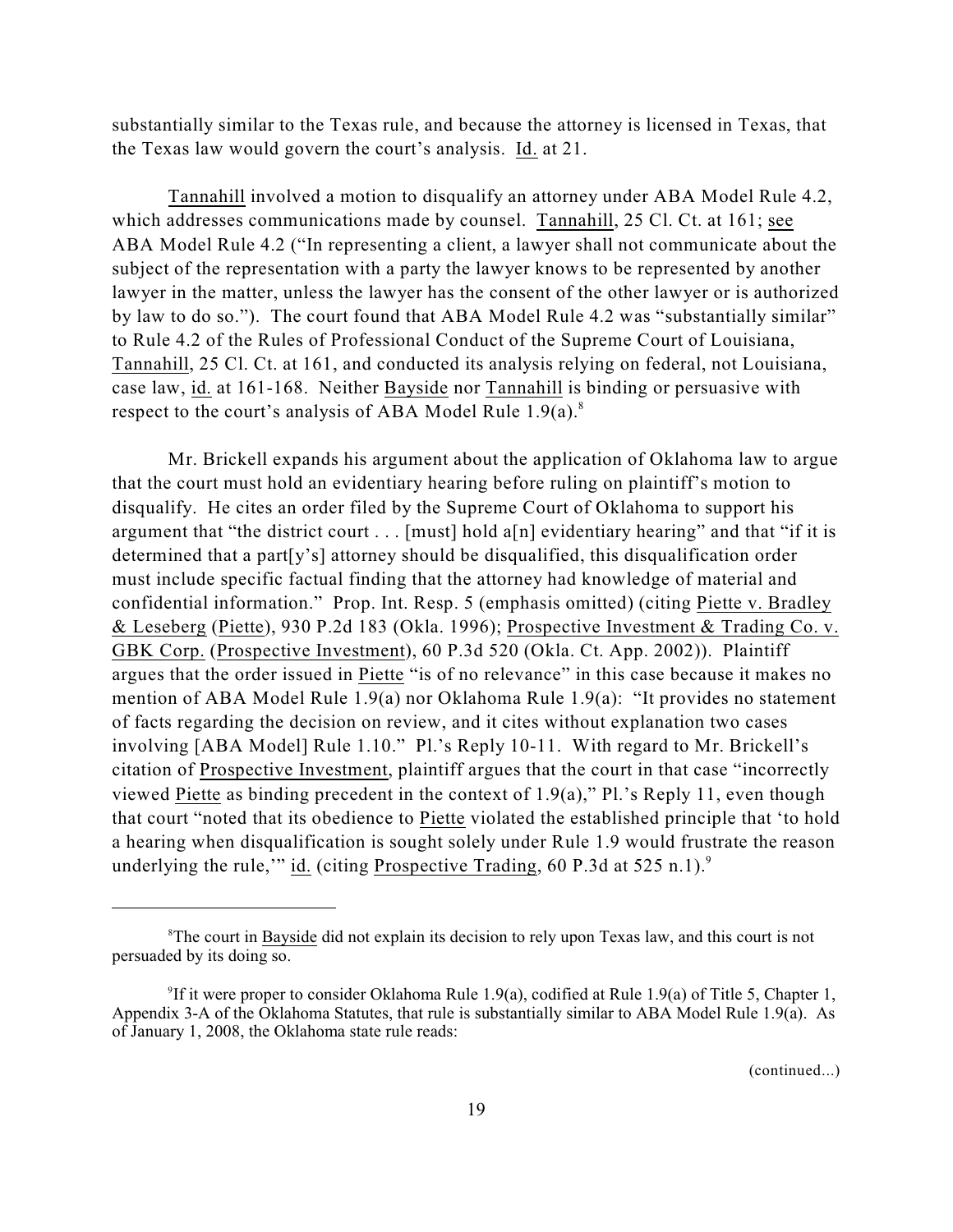As an initial matter, the court is not required to follow Oklahoma law because Oklahoma law is not binding on this court. The parties have not identified, and the court is not aware of, any authorities binding on this court and addressing the question of whether the Court of Federal Claims must take state law into account when determining a motion to disqualify under its own rules and ABA Model Rule 1.9(a). Other federal appellate courts do not appear to consider state law when a motion to disqualify is before them unless the rules of the district court so direct. The Fifth Circuit, for instance, considers motions to disqualify counsel to be "substantive motions" that must be "decided under federal law." Federal Deposit Ins. Corp. v. U.S. Fire Ins. Co., 50 F.3d 1304, 1312 (5th Cir. 1995). The Tenth Circuit considered Utah state law when it adjudicated an appeal of a disqualification of a lawyer in a case that arose in Utah because "[t]he Rules

Okla. Stat. Ann. tit. 5, chap. 1, app. 3-A, Rule 1.9(a) (2008). Oklahoma Rule 1.9(a) now is identical to ABA Model Rule 1.9(a). ABA Model Rule 1.9(a) provides:

A lawyer who has formerly represented a client in a matter shall not thereafter represent another person in the same or a substantially related matter in which that person's interests are materially adverse to the interests of the former client unless the former client gives informed consent, confirmed in writing.

ABA Model Rule 1.9(a). Prior to January 1, 2008, and at the time that the proposed intervenors submitted their response to defendant's motion, see Prop. Int. Resp. 4, Oklahoma Rule 1.9(a) read:

A lawyer who has formerly represented a client in a matter shall not thereafter represent another person in the same or a substantially related matter in which that person's interests are materially adverse to the interests of the former client unless the former client consents after consultation.

Okla. Stat. Ann. tit. 5, chap. 1, app. 3-A, Rule 1.9(a) (2007) (expired Oklahoma Rule 1.9(a)). The only difference between the language of the ABA Model rule 1.9(a) and the expired Oklahoma Rule 1.9(a) is the type of consent required in the circumstance that the lawyer's former client consents to the lawyer's representing another person in the same or substantially related matter in which that person's interests are materially adverse to the interests of the former client. Specifically, ABA Model Rule 1.9(a) requires the former client to give informed consent in writing, while expired Oklahoma Rule 1.9(a) did not specify that the former client give informed consent nor submit his or her consent in writing, but instead required that the "former client consents after consultation." Because there is no dispute that the Osage Nation did not provide any sort of consent, whether it be "informed consent, confirmed in writing," "consent[] after consultation," or otherwise, to Mr. Brickell's representing the proposed intervenors, the court's analysis under ABA Model Rule 1.9(a) is exactly the same as it would be under either the current Oklahoma Rule 1.9(a) or expired Oklahoma Rule 1.9(a). The proposed intervenors have failed to meet the requirement of the rule.

 $\degree$ (...continued)

A lawyer who has formerly represented a client in a matter shall not thereafter represent another person in the same or a substantially related matter in which that person's interests are materially adverse to the interests of the former client unless the former client gives informed consent, confirmed in writing.